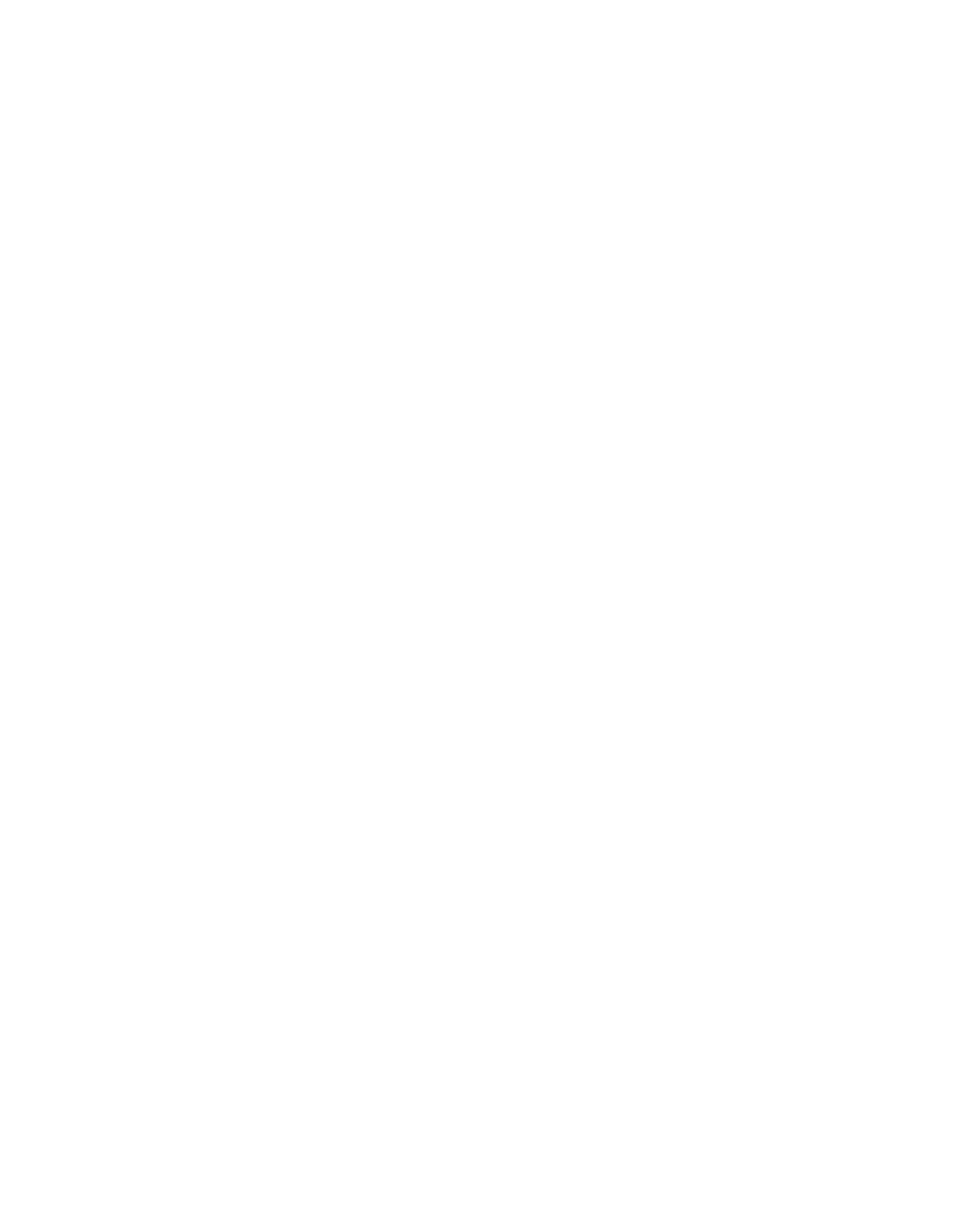| <b>ARTICLE I</b>    |  |
|---------------------|--|
|                     |  |
| <b>ARTICLE II</b>   |  |
|                     |  |
| <b>ARTICLE III</b>  |  |
|                     |  |
| <b>ARTICLE IV</b>   |  |
|                     |  |
| <b>ARTICLE V</b>    |  |
|                     |  |
| <b>ARTICLE VI</b>   |  |
|                     |  |
| <b>ARTICLE VII</b>  |  |
|                     |  |
| <b>ARTICLE VIII</b> |  |
|                     |  |
| <b>ARTICLE IX</b>   |  |
|                     |  |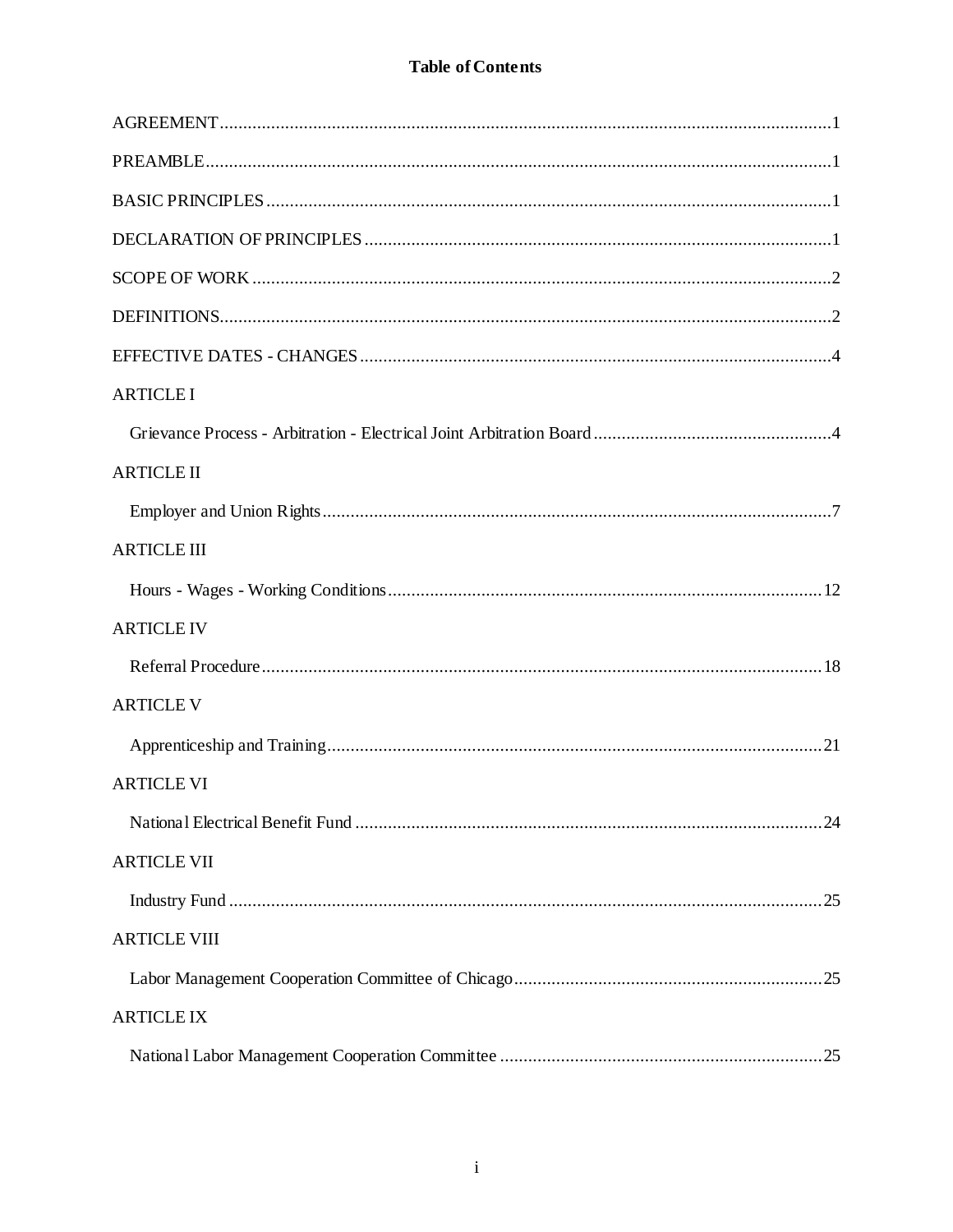| <b>ARTICLE X</b>    |  |
|---------------------|--|
|                     |  |
| <b>ARTICLE XI</b>   |  |
|                     |  |
| <b>ARTICLE XII</b>  |  |
|                     |  |
| <b>ARTICLE XIII</b> |  |
|                     |  |
| <b>ARTICLE XIV</b>  |  |
|                     |  |
| <b>ARTICLE XV</b>   |  |
|                     |  |
| <b>ARTICLE XVI</b>  |  |
|                     |  |
| <b>ARTICLE XVII</b> |  |
|                     |  |
|                     |  |
| <b>APPENDIXA</b>    |  |
|                     |  |
| <b>APPENDIX B</b>   |  |
|                     |  |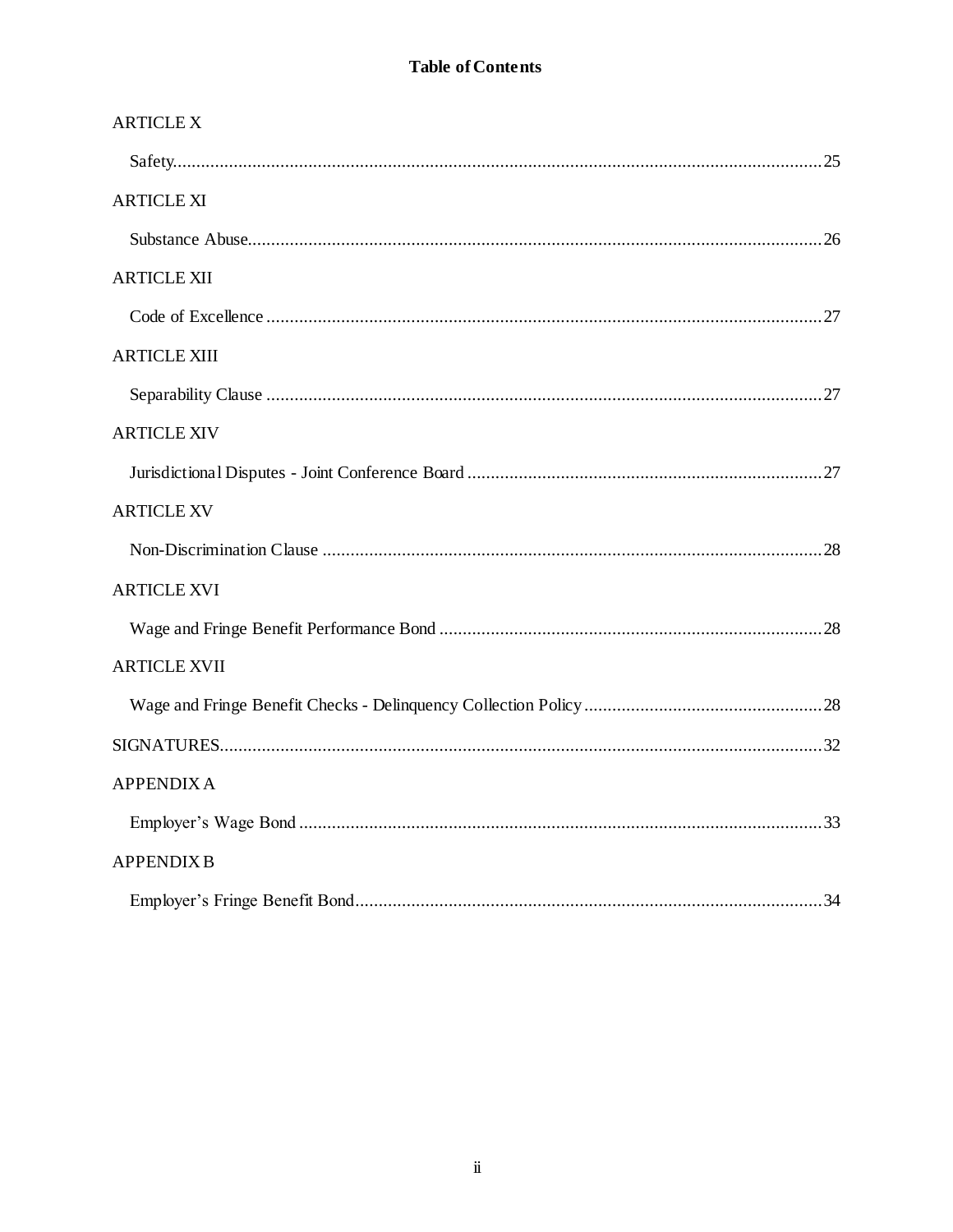#### **AGREEMENT**

#### <span id="page-4-0"></span>Agreement by and between the ELECTRICAL CONTRACTORS' ASSOCIATION OF CITY OF CHICAGO and LOCAL UNION NO. 134, INTERNATIONAL BROTHERHOOD OF ELECTRICAL WORKERS.

It shall apply to all firms who sign a Letter of Assent to be bound by the terms of this Agreement.

As used hereinafter in this Agreement, the term "Association" shall mean the Electrical Contractors' Association of City of Chicago and the term "Union" shall mean Local Union No. 134, I.B.E.W. The term "Employer" shall mean an individual firm who has been recognized by an Assent to this Agreement.

#### **PREAMBLE**

<span id="page-4-1"></span>This Agreement is entered into to prevent strikes and lockouts and to facilitate peaceful adjustment of grievances and disputes between Employer and Employee in this trade, and to prevent waste and unnecessary and avoidable delays and expense, and for the further purpose of at all times securing for the Employer sufficient skilled Employees and so far as possible to provide for labor continuous employment; such employment to be in accordance with the conditions herein set forth and at wages herein agreed upon, that stable conditions may prevail in building construction, that building costs may be as low as possible consistent with fair wages and conditions of employment and to further establish the necessary procedure by which these ends may be accomplished.

#### **BASIC PRINCIPLES**

<span id="page-4-2"></span>The Employer and the Union have a common and sympathetic interest in the Electrical Industry. Therefore, a working system and harmonious relations are necessary to improve the relationship between the Employer, the Union and the Public. Progress in the industry demands a mutuality of confidence between the Employer and the Union. All will benefit by continuous peace and by adjusting any differences by rational, common-sense methods. Now, therefore, in consideration of the mutual promises and agreements herein contained, the parties hereto agree as follows:

## **DECLARATION OF PRINCIPLES**

- <span id="page-4-3"></span>I. There shall be no limitations as to the amount of work a man shall perform during his working day.
- II. There shall be no restrictions of the use of machinery, tools or appliances.
- III. There shall be no restriction of the use of any raw or manufactured material, except prison made. With reference to Principles I and II above, no Employee shall be required to use tools or materials that do not meet with the requirements of Article II, Section 2.08 of this Agreement.
- IV. No person shall have the right to interfere with Employees during working hours.
- V. The use of Apprentices shall not be prohibited.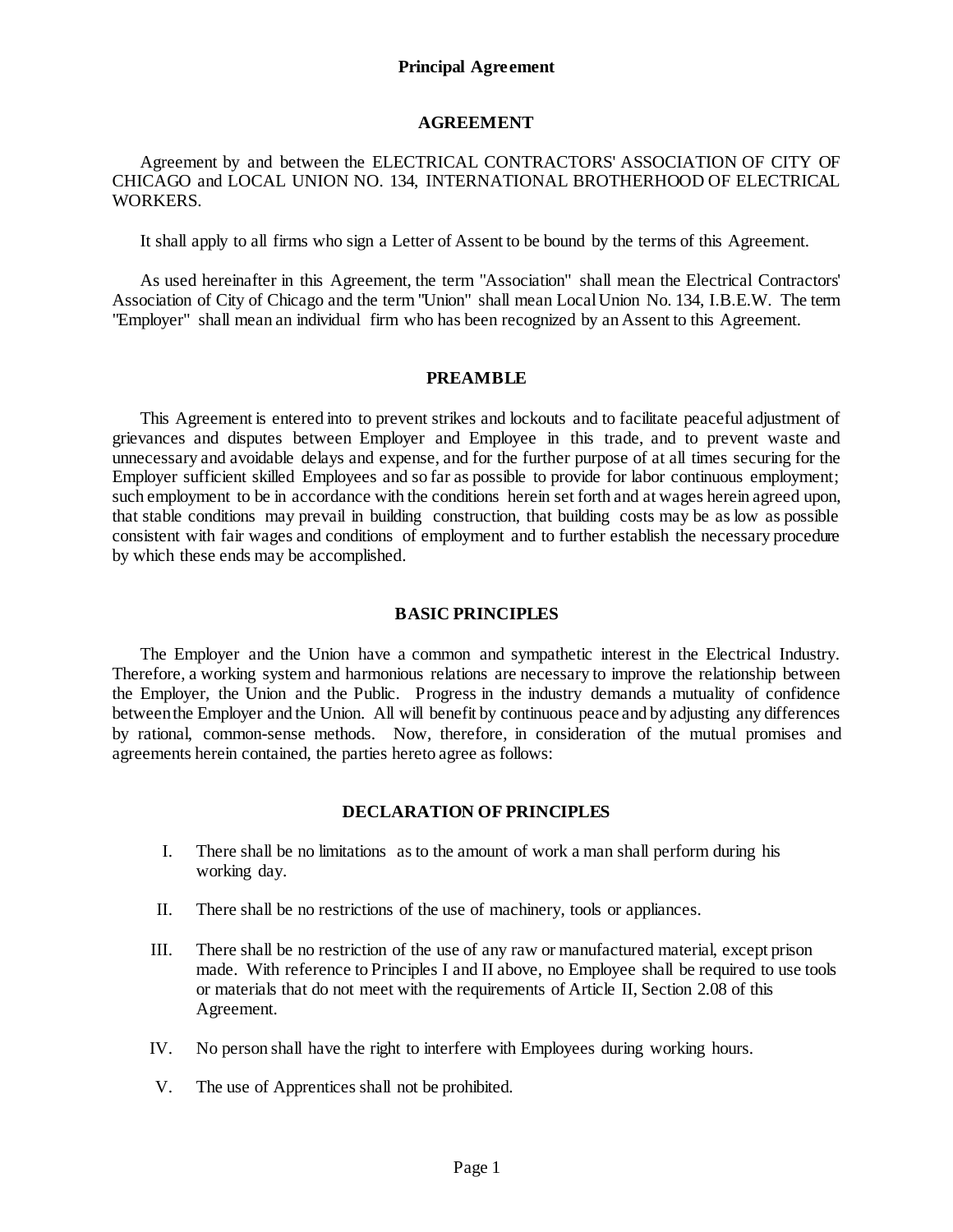- VI. The General Foreman or Foreman shall be the Agent of the Employer.
- VII. The Employee shall demand and receive the wages agreed upon by the Electrical Joint Arbitration Board in this trade under all circumstances.
- VIII. The Employer is at liberty to employ Journeymen Wiremen in accordance with the terms of the Referral Procedures as provided in Article IV herein.
	- IX. The Employer is at liberty to discharge whomever he sees fit for proper causes as provided for in this Agreement.
	- X. The Electrical Industry Drug-Free Alliance, a subcommittee of the Electrical Joint Arbitration Board, has been established to address the problem of drug and alcohol abuse in the electrical industry. The Drug-Free Alliance policy is by reference a permanent part of this agreement.
	- XI. Unless the context in which they are used clearly requires otherwise, words used in this contract denoting gender shall refer to both the masculine and feminine.
- XII. The Employer and the Union agreed that they will not discriminate against any employee because of race, color, religion, sex, national origin, disability, handicap, marital status, parental status, military discharge status, or any other basis protected by law.

#### **SCOPE OF WORK**

<span id="page-5-0"></span>The Employers recognize the IBEW, Local 134 as having jurisdiction over the installation, operation, maintenance, service and repair of all electrical wiring and electrical equipment used in the construction, alteration, maintenance, service and repair of buildings, structures, bridges, street and highway work, tunnels, subways, shafts, dams, river and harbor work, airport, mines, all electrical raceways (of whatever form) for electrical and fiber optic wires and cables, including electrical and fiber optic cable work associated with heating, ventilation, fire and smoke alarm, and other life safety and security systems, and such other work as by custom has been performed by members of Local 134, IBEW when determined to be within the Inside branch, IBEW. All electrical work, including off-site fabrication of electrical materials and equipment, and ancillary work thereto, as defined in this Section and all equipment, tools, supports, materials, and temporary light and power works used to accomplish such electrical work (excluding the delivery of any of the foregoing from off the site to the ground level delivery area at the site, and the movement of heavy machinery/equipment) shall be performed by Employees covered by this Agreement. All chasing, channeling, opening and closing of places for electrical work to be installed shall be performed by Employees under the terms of this Agreement. The handling and moving of all electrical materials, motors, apparatus, etc. at the job site (excluding the delivery from off the site to the ground level delivery area at the site and the movement of heavy machinery/equipment) shall be performed by Employees covered under this Agreement.

#### **DEFINITIONS**

<span id="page-5-1"></span>Therefore, with the Preamble and Declaration of Principles as part of and fundamental to this Agreement, the Electrical Contractors' Association of City of Chicago, party of the first part, and Local Union No. 134, I.B.E.W. of Chicago, affiliated with the AFL-CIO, party of the second part, hereby agree that there shall be no lockout by the party of the first part, or strikes, stoppage or the abandonment of the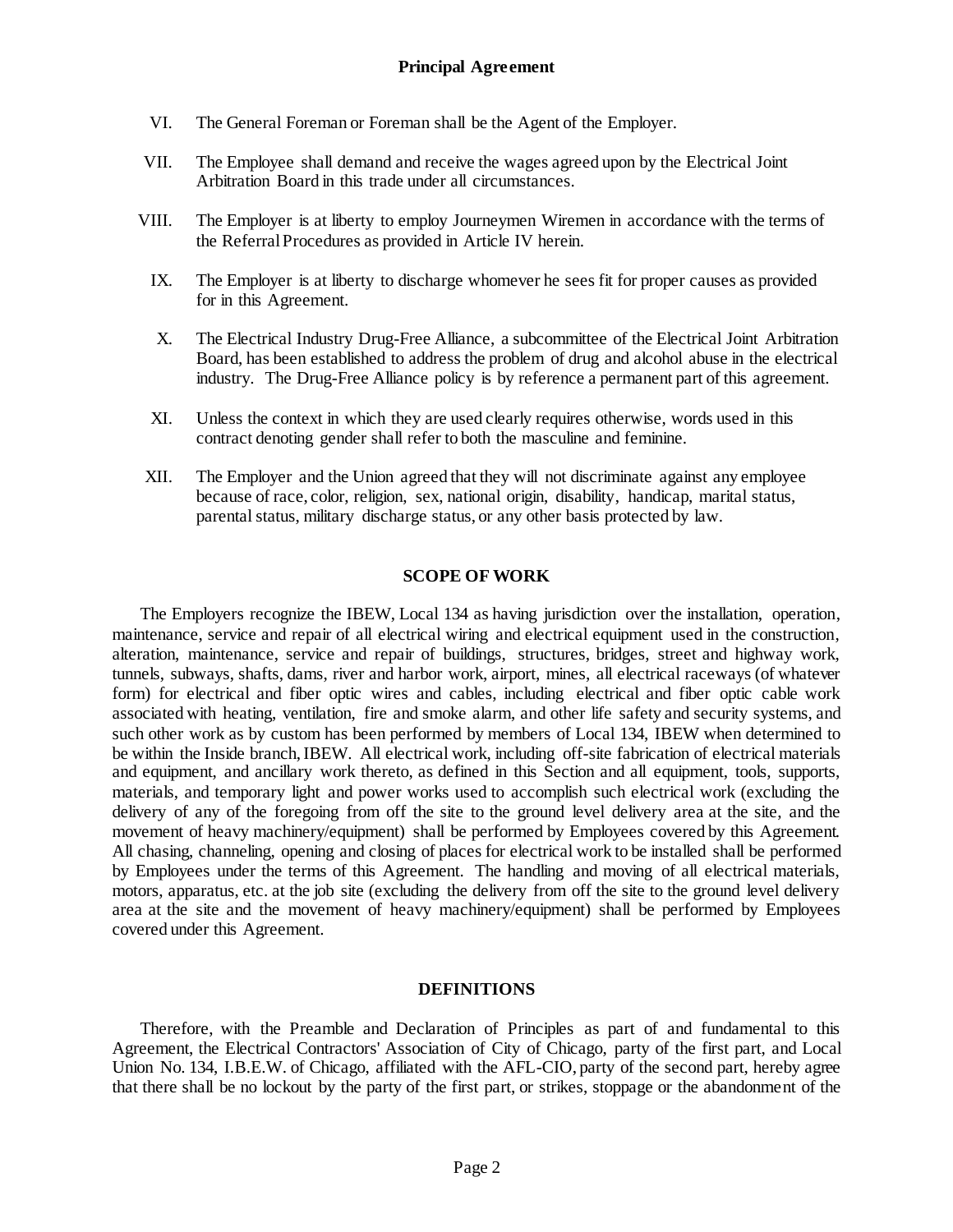work either individually or collectively by concerted or separate action by the party of the second part save as hereinafter provided.

Definitions: The word or words used herein refer to and are defined as follows:

"Association," "Contractor," or "Employer," refer to the members of the Electrical Contractors' Association of City of Chicago and/or other Employers eligible to participate. The Employer who is properly qualified as such shall be a person, firm, or corporation whose main business is fully identified with the electrical contracting industry and who is further qualified by experience, knowledge of the industry, ability to provide and maintain a wage and fringe benefit bond and to meet all payroll requirements on a timely basis, maintains a place of business, is signatory to the Principal Agreement negotiated between the Electrical Contractors' Association of City of Chicago and Local Union 134, I.B.E.W., employing not less than one (1) Journeyman Wireman and holds themselves out to the public as being engaged in the electrical contracting industry. Employers not in the electrical construction industry shall not become parties to the Principal Agreement nor to the terms and conditions in it which are unique to the electrical construction industry.

"Union" refers to Local Union No. 134, International Brotherhood of Electrical Workers.

"Agreement" refers to the standard form of agreement as used between the Electrical Contractors' Association of City of Chicago and Local Union No. 134, International Brotherhood of Electrical Workers.

"Principal Agreement" refers to written agreements entered into between the parties hereto since August 11, 1903, and under which, from custom and usage, other Employers and their Employees, members of the Union, are eligible to operate.

"Party" or "Parties" refer singularly to the Association or Union, and jointly to the Association or Union collectively.

"Electrical Joint Arbitration Board" or "Board" refers to the Arbitration Board composed of members of the Association and Union.

"Joint Conference Board" refers to a Joint Conference Board composed of members of the Construction Employers' Association of Chicago and members of the Chicago and Cook County Building and Construction Trades Council.

"Electrical Joint Apprenticeship and Training Trustees" refers to a group of eight members, four representing the Association and four representing the Union.

"Electrical Insurance Trustees" refers to a Board of Trustees who administer the Insurance Agreement and the Pension Agreement entered into between the parties hereto on June 24, 1930, and October 7, 1949, respectively, and is a group of ten members, five representing the Association and five representing the Union.

"Employee" or "Employees" refers to Journeyman, General Foreman, Foreman, or Apprentices working for a contributing Employer who is issued a Form W-2 by that Employer for purposes of Federal payroll taxes.

"O & M" refers to the Addendum to the Agreement between the parties hereto which covers the miscellaneous Employees of Employers who operate under the Principal Agreement.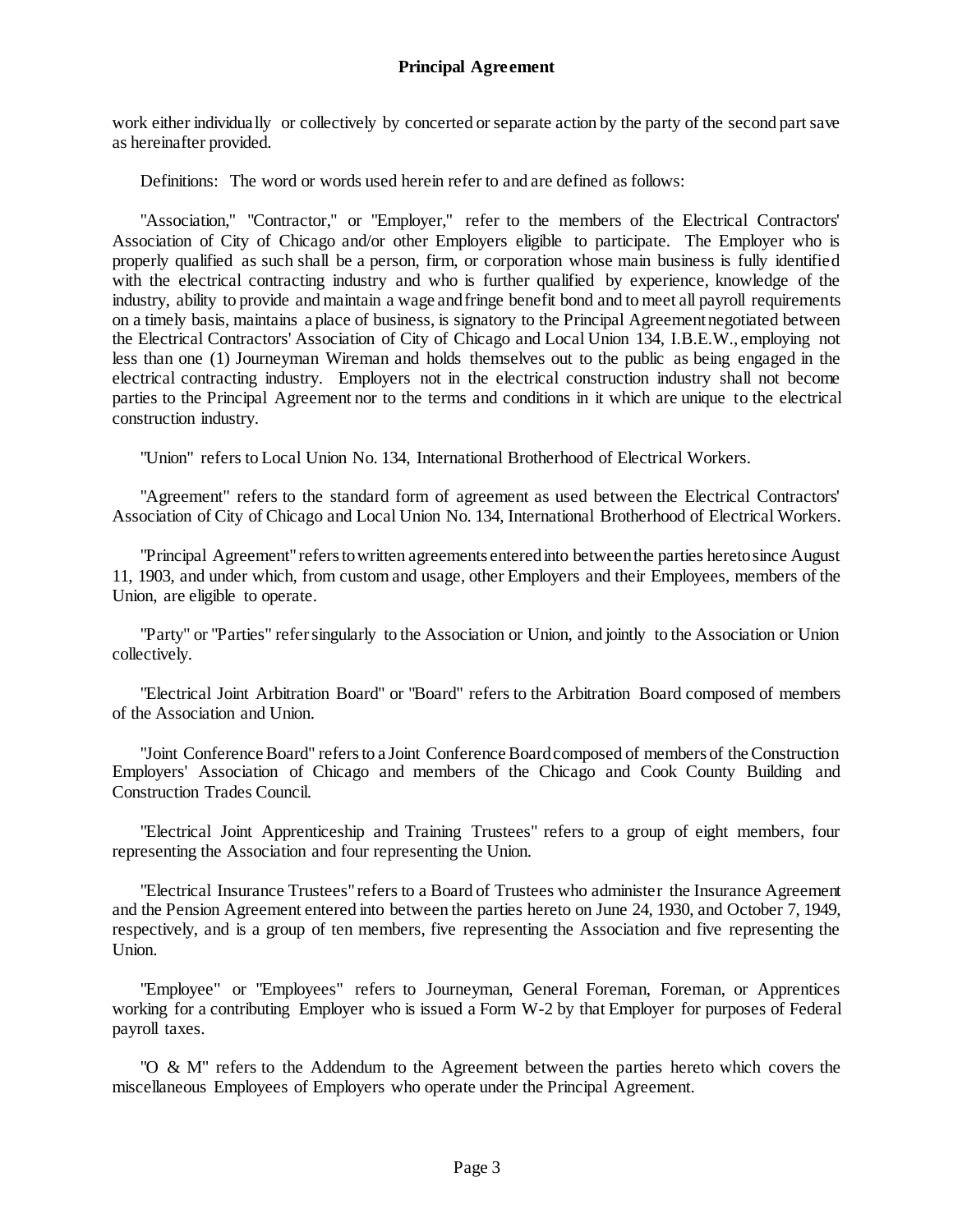"Industrial Maintenance Market Recovery Addendum" refers to the Addendum to the Agreement between the parties hereto which covers mutually agreed upon site specific industrial facilities, excluding National Maintenance Agreement sites.

"Energy Retrofit Market Recovery Addendum" refers to the Addendum to the Agreement between the parties hereto which covers lighting retrofit installations.

"MPEA Trade Show Addendum" refers to the Addendum to the Agreement between the parties hereto shall apply to all electrical work associated with the installation, operation, and dismantling of trade shows, conventions, and events at McCormick Place and Navy Pier.

"National Electrical Benefit Fund" refers to a fund established between the National Electrical Contractors Association and the International Brotherhood of Electrical Workers to provide pensions to Employees represented by the International Brotherhood of Electrical Workers.

"Employer Working with Tools" All contractors who sign this agreement must employ one or more Journeymen. An owner shall be allowed to work with the tools until he employs four (4) employees. Thereafter, no owner, partner or financial affiliate shall work with the tools at any time. This shall not be construed to prevent the above persons from loading materials from the warehouse to the truck, from a truck to the job or from the truck to the warehouse.

#### **EFFECTIVE DATES - CHANGES**

<span id="page-7-0"></span>This Agreement between the above parties, as amended, shall take effect June 5, 2017, and shall remain in effect through June 6, 2021. However, the rate of wages shall be subject to review on sixty (60) days written notice from either party to the other and any change brought about as a result of such review shall become effective the first day of the pay period of the month following the expiration of such sixty (60) days notice, unless the Electrical Joint Arbitration Board determines a different effective date.

This Agreement shall continue in full force and effect after June 6, 2021, subject to amendment or cancellation in the manner herein provided. If amendment is desired, the contents of the amendment shall accompany a sixty (60) days written notice prior to June 6, 2021 or any May 31 thereafter, by either party to the other, and any differences between the parties concerning the amendment shall be dealt with as per Article I. If cancellation is desired, the reason for cancellation shall be duly set forth in a like sixty (60) days notice in order that the delegated representatives of the parties may, during such period, endeavor to settle the issues occasioning the notice to cancel, together with other issues which may be introduced by the parties in their negotiations. In the event of failure of the parties to renew this Agreement or negotiate a new one within the sixty (60) day period provided by the cancellation notice, the parties may extend their negotiations, submit their differences to arbitration as per Article I or recognize the expiration of their contractual relations.

Amendments by mutual agreement of the Electrical Joint Arbitration Board may be made at any time during the term of this Agreement.

#### **ARTICLE I Grievance Process - Arbitration - Electrical Joint Arbitration Board**

<span id="page-7-2"></span><span id="page-7-1"></span>**Section 1.01** This is an arbitration agreement and the intention of the parties is that all differences which are not settled through negotiation between the parties must be arbitrated, and there shall be no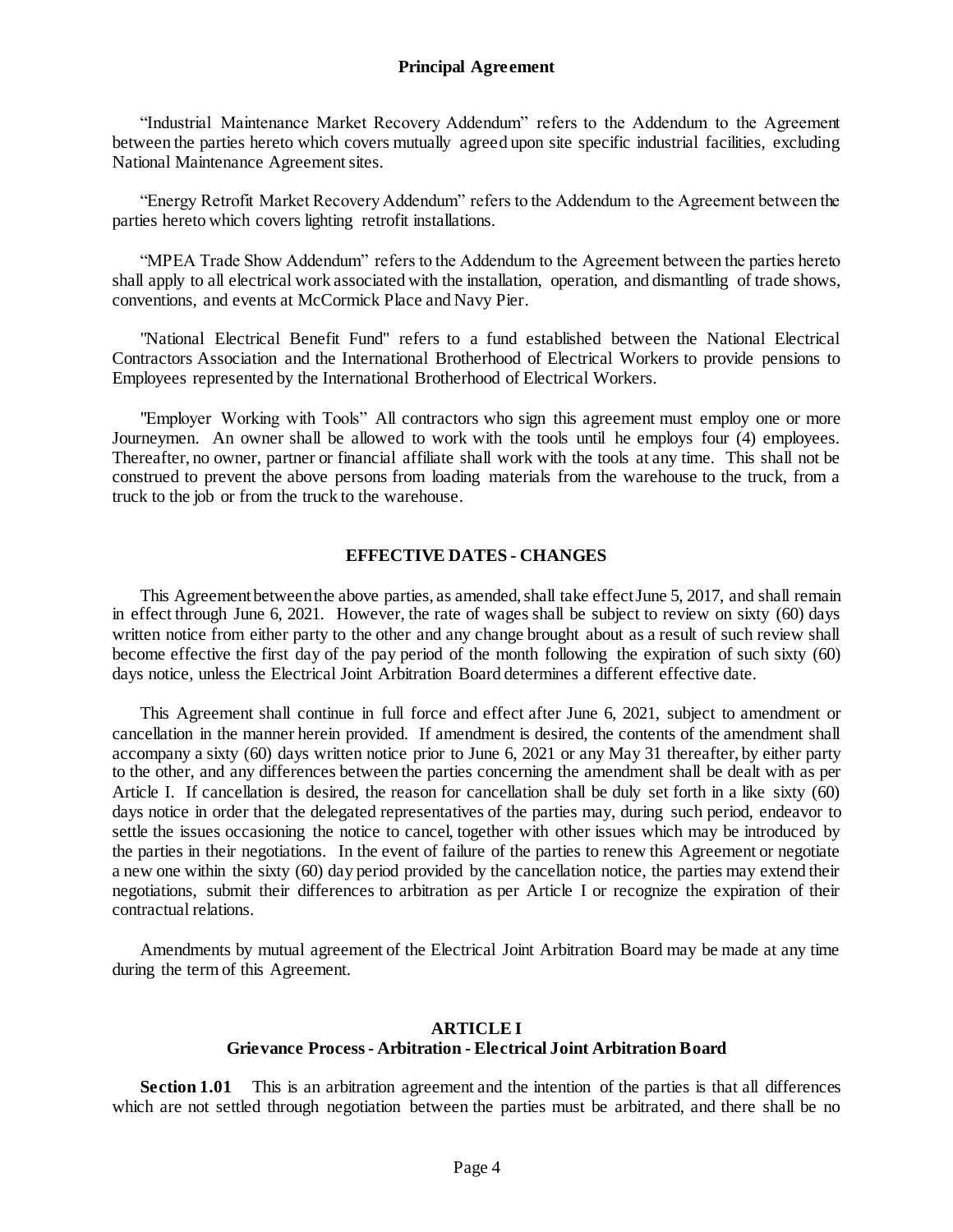interference with work either by strike or lockout during such arbitration. A majority decision of the arbitrators shall be final and binding on the parties.

**Section 1.02** The parties shall each select five members, each of whom shall serve for one year or until a successor is duly selected, upon an Electrical Joint Arbitration Board, which Board shall meet on the second Monday of January of the current year unless another date is found to be more agreeable to the parties, and select a chairman, vice chairman and appoint a secretary/treasurer.

**Section 1.03** The Electrical Joint Arbitration Board may appoint a committee for each particular case coming before it composed of at least one representative designated by each of the parties to this Agreement, which committee shall within seven (7) days after its appointment, make a survey of the problem under consideration and shall meet with the secretary of the Electrical Joint Arbitration Board by appointment and shall file with him its findings and recommendations in writing. Thereafter, the committee shall have no further authority. Such findings and recommendations shall be reported to the next meeting of the Electrical Joint Arbitration Board, which shall review and may either approve or disapprove such findings and recommendations. Findings and recommendations of the committee shall not establish future precedents.

**Section 1.04** Should the Electrical Joint Arbitration Board fail to settle any matter referred to it, the Board shall select an odd member to sit with them and hear the evidence of the case or cases before them and render their decision thereon which shall be final and binding on the parties hereto.

**Section 1.05** In the event the Electrical Joint Arbitration Board is unable to agree on the selection of the odd member of the Board within ten (10) days from the date it has determined the matter before them can be settled in no other way, then in that event either or both parties may call upon the Director of the Federal Mediation and Conciliation Service for the appointment of the odd member of the Board and the parties hereto agree to be bound by this procedure.

**Section 1.06** Each party shall bear the expense of preparing and presenting its own case to the Electrical Joint Arbitration Board and the expense of the odd member of the Board and any other incidental expenses mutually agreed to in advance shall be borne equally by both parties.

**Section 1.07** In the event of the odd member not being able to continue to serve, a successor shall be selected in the manner as set forth in Sections 4 and 5 of this Article.

**Section 1.08** It is not the intention of this Agreement that the odd member shall take part in wage negotiations except by mutual consent of both parties.

**Section 1.09** No person holding an elective public office shall be eligible to serve upon this Electrical Joint Arbitration Board, and should a member be elected to such office, his membership shall immediately terminate and a successor be selected in the manner herein set forth, subject to waiver by Joint Arbitration Board.

**Section 1.10** Should a member of the Electrical Joint Arbitration Board be unable to serve because of suspension, resignation or any other reason, his successor shall be selected by and from the Association or Union in which he holds membership.

**Section 1.11** The Electrical Joint Arbitration Board shall have full power to enforce this Agreement and to make and enforce working rules for the parties hereto which, in its judgment, is advisable in order to cope with situations with which the parties may be confronted from time to time. In interpreting and enforcing this Agreement, the Electrical Joint Arbitration Board shall have such authority as is necessary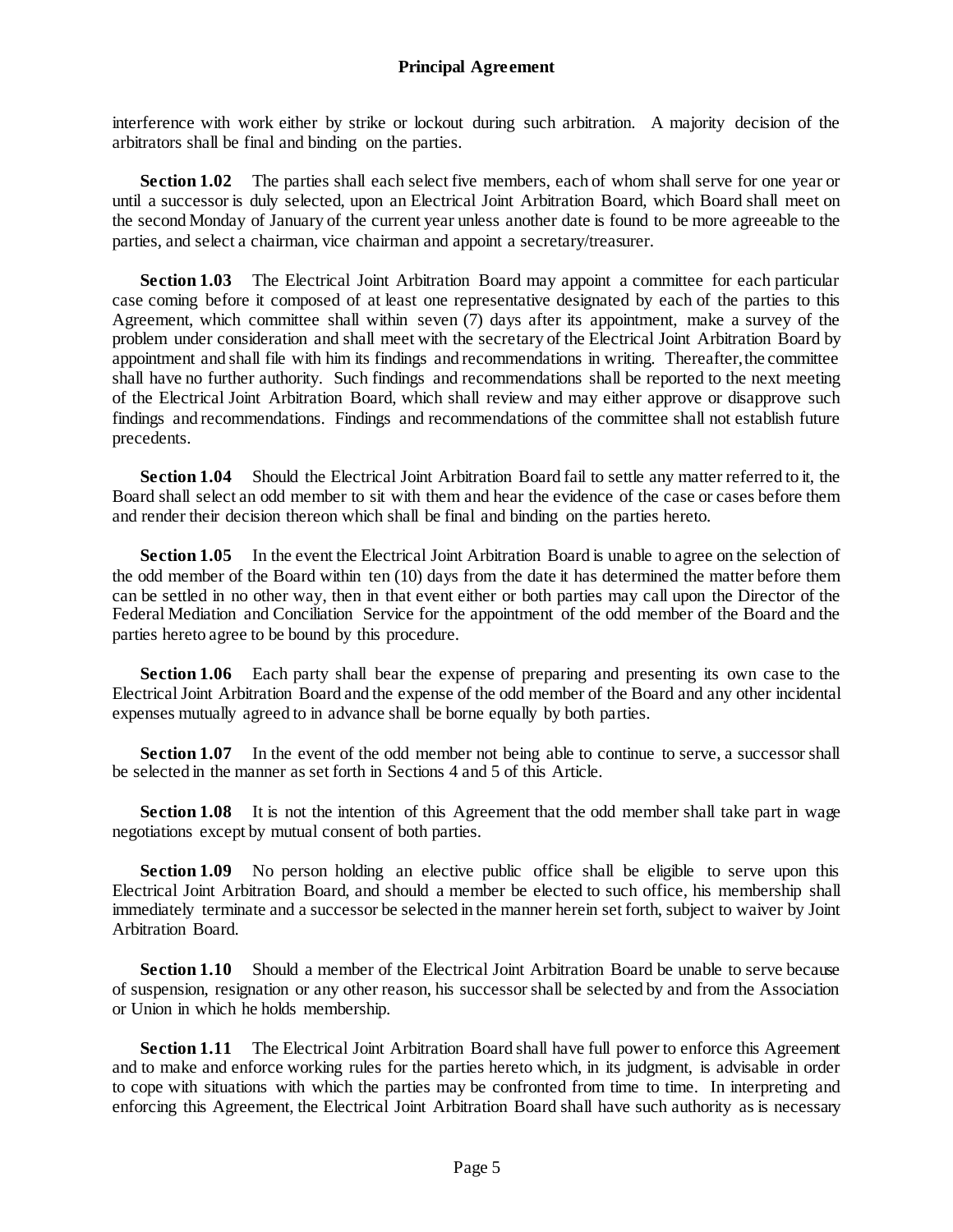to correct any violation of this Agreement and to ensure compliance with the terms of this Agreement, including but not limited to, liquidated damages as may be necessary and proper.

**Section 1.12** The Electrical Joint Arbitration Board shall also have full power to construe and interpret this Agreement and to apply it to situations which may seem to not be clearly covered by its terms.

**Section 1.13** The Electrical Joint Arbitration Board shall also have full power to act on proper applications to said Board by any Employer operating in agreement with the Union to consider special cases where in order to increase, stabilize or better the conditions of employment of Employees and the service rendered as covered hereunder, and should seem to the said Board necessary or advisable to make changes in the wage scale or other working rules herein, in order to accomplish same; and in all such cases the Electrical Joint Arbitration Board shall have full power to make such changes and to determine the conditions under which they shall be effective. Such applications made and changes requested may apply to a class or group of similar cases or to a single case. The application form which outlines the procedures for making such application may be secured from the Secretary of the Electrical Contractors' Association of City of Chicago or other Employers eligible to participate under the provisions of this Agreement.

**Section 1.14** The Electrical Joint Arbitration Board reserves the right to audit the books of any Employer working under the Principal Agreement to determine hours worked and wages paid. Where a delinquency is in evidence, the Employees in the employ of the delinquent Employer shall be notified that their benefits are in jeopardy. All action by the Electrical Joint Arbitration Board taken under Article I, Section 11 shall be stated in writing and shall be filed with the Secretary of the Board.

**Section 1.15** The Electrical Joint Arbitration Board shall meet within forty-eight (48) hours after receipt of written notice from either party to the other.

**Section 1.16** Four members of the Board, two from each of the parties, shall be a quorum for the transaction of business but each party shall have the right on a roll call or vote to cast the full vote of its membership and it shall be counted as though all were present and voting.

**Section 1.17** The Electrical Joint Arbitration Board shall have the right to summon Employees employed under this Agreement or Employers signatory to the Agreement as principals or witnesses of a dispute; said summons to be served through the President of the Association or the Business Manager of the Local Union representing said witnesses or principals.

**Section 1.18** Failure on the part of the arbitrators to meet as provided in Article I, Section 3, and to present and maintain a quorum for the consideration of any matter referred to it, as provided in Article I, Section 16, will be a violation of this Agreement on the part of the Association or Union whose members on said Electrical Joint Arbitration Board fail to have present sufficient members to transact business as provided in Article I, the complaining party may then cause the appointment of the odd member of the Board who shall immediately upon his appointment proceed to examine into the records and hear the evidence in the case or cases before him and render his decision thereon which shall be final and binding on the parties.

(a) Grievances must be filed with the Electrical Joint Arbitration within fifteen (15) working days of the occurrence of the grievance to be considered timely and therefore eligible to be heard by the Electrical Joint Arbitration Board.

**Section 1.19** All questions or disputes coming before the Electrical Joint Arbitration Board shall be decided by a majority vote and in accordance with Article I, Section 16.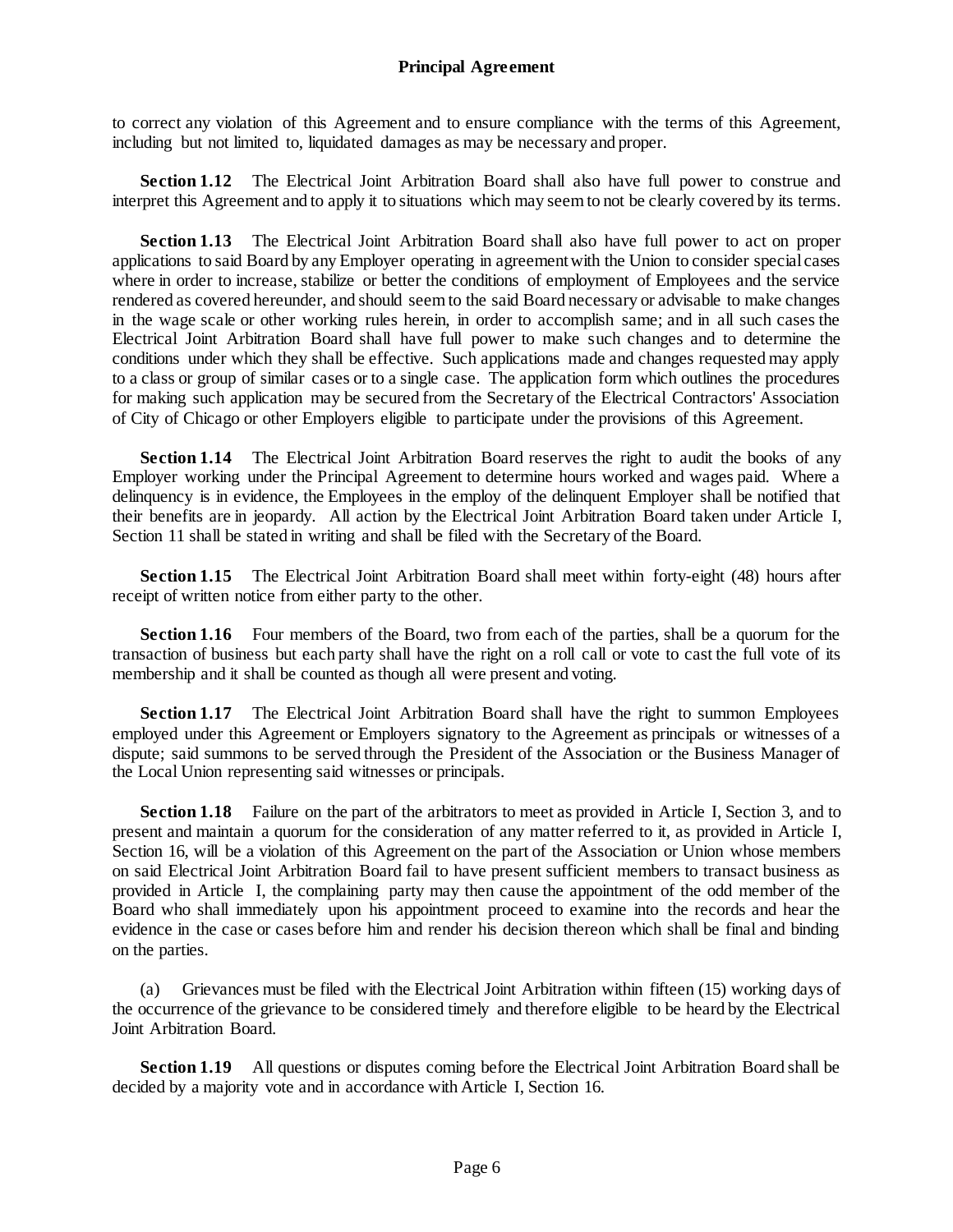**Section 1.20** Should a dispute or grievance arise between the parties or between a member of a firm or an Employee represented by one party and officer or representative of the other party, such dispute or grievance shall, at the request of either party, be submitted in writing to the President of the Association and the Business Manager of the Union and a copy of such request shall be sent to the Electrical Joint Arbitration Board and should the President of the Association and the Business Manager of the Local Union not agree and dispose of the matter within twenty-four (24) hours thereafter, at the request of the complaining party, be taken up by the Electrical Joint Arbitration Board for settlement as speedily as possible.

**Section 1.21** In the event that the party against whom a decision is rendered fails or refuses to comply with the decision within thirty (30) days of its entry, the Electrical Joint Arbitration Board shall be entitled to all costs, including reasonable attorney's fees, incurred in connection with any court proceedings instituted to secure enforcement of the decision. If the decision imposes a monetary award, interest at the rate of  $1\frac{1}{2}\%$  per month shall be added to the award, beginning thirty days (30) days following its entry.

## **ARTICLE II Employer and Union Rights**

<span id="page-10-1"></span><span id="page-10-0"></span>**Section 2.01** The duly authorized representatives of either party, if having in their possession proper credentials, shall be permitted to visit jobs during working hours to interview the Employer or the Employee, but they shall in no way interfere with the progress of the work.

**Section 2.02** All work shall be performed by Employees in the most efficient and practical manner either on the job or in the shop of the Employer. Prior to the performance of prefabrication work in the shop, performed by Employees covered by this Agreement, there shall be notification to the job steward on the job for which the materials are intended for installation.

**Section 2.03** The function of the Employer shall be to see that adequate tools and equipment for the preparation and installation of materials are available, also that competent engineering and supervision, plans and specifications, material, apparatus and appliances are provided in such form and quantity as will expedite performance of the work coming under the provisions of this Agreement.

**Section 2.04** It is the essence of this Agreement that Employers and Employees represented by the Union shall undertake to place all electrical installations undertaken and performed respectively by them in a workmanlike manner, in satisfactory operation for the purchaser and for the least possible resultant cost.

**Section 2.05** A subcommittee of the Electrical Joint Arbitration Board composed of one member representing the Employers and one member representing the Union, will hear charges brought against any journeyman by the Administrator of the Referral System wherein said journeyman has excessive quits or discharges (three quits or discharges within a three month period shall be excessive). After hearing the Administrator's charges and the testimony of the journeyman, the subcommittee shall be empowered to issue temporary suspension of referral rights.

**Section 2.06** All electrical work put in or constructed by Employees shall be done in accordance with the ordinance of the City of Chicago or the rules of the Electrical Inspection Department governing same. All Employees shall be held responsible for having their work done in accordance with the above mentioned rules and in a workmanlike manner.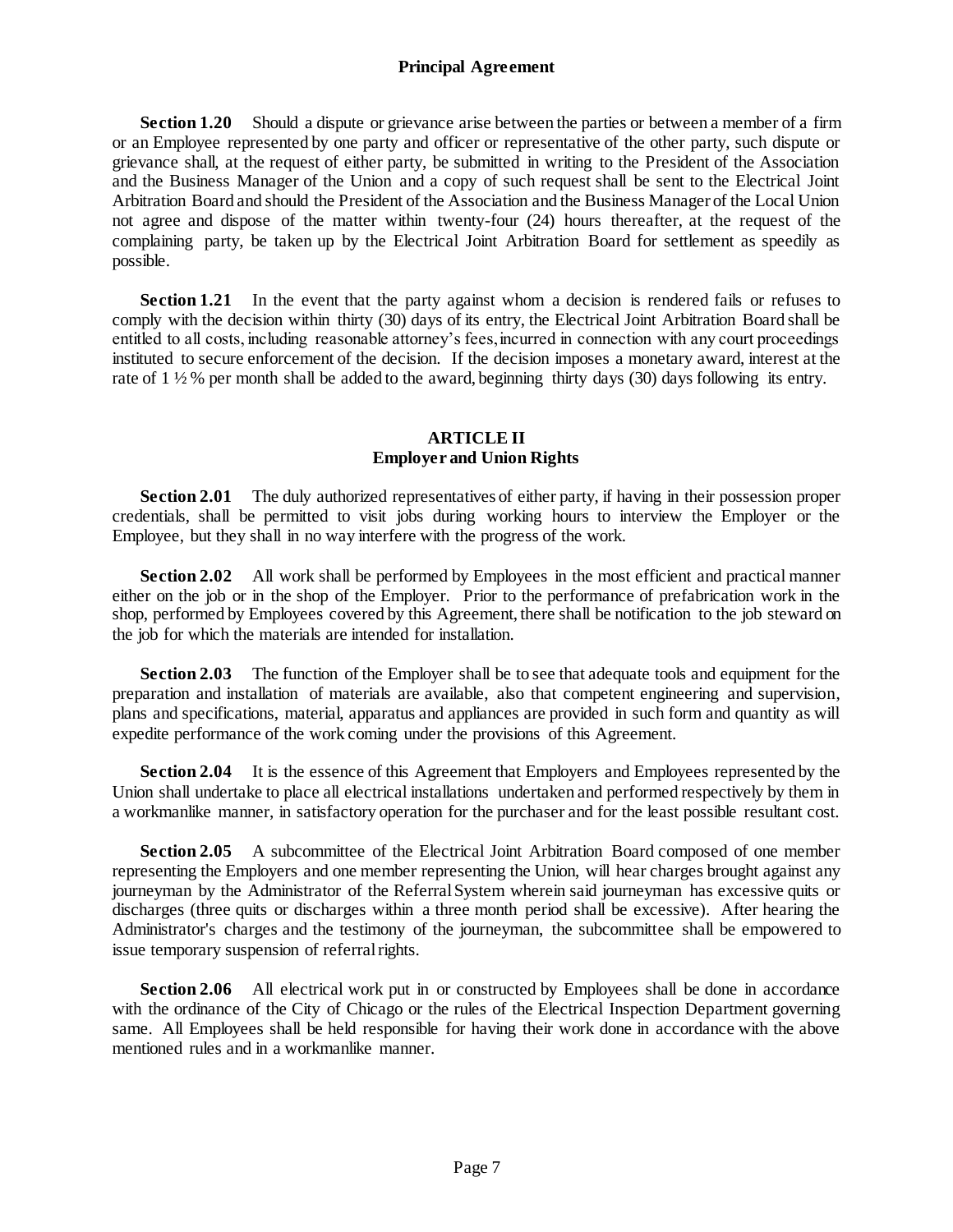(a) Journeymen Wiremen shall be required to make corrections on improper workmanship due to failure to inspect and test or due to negligence or incompetence on their own time and during regular working hours unless errors were made by order of the Employer or the Employer's representative.

**Section 2.07** The handling of tools, machinery, appliances and all materials necessary in the performance of the work covered by this Agreement shall be done by Employees covered hereunder.

**Section 2.08** The following is a suggested tool list for Employees in order that they may properly execute the work covered by this Agreement:

| 1              | tool box / tool bag            |   | $1"$ x $12"$ cold chisel     |
|----------------|--------------------------------|---|------------------------------|
|                |                                |   |                              |
| 1              | electrician's belt             |   | scratch awl                  |
| $\mathbf{1}$   | electrician's pouch            |   | center punch                 |
| 1              | 4" square screwdriver          |   | hex key set                  |
| 1              | 6" square screwdriver          |   | tap wrench set $-0$ to $1/4$ |
| $\mathbf{1}$   | 8" square screwdriver          | 1 | pair tin snips               |
| 1              | #2 phillips screwdriver        |   | $9"$ level                   |
| 1              | 8" diagonal cut pliers         |   | electrician's hammer         |
| 1              | 8" long nose pliers            |   | electrician's knife          |
| $\mathbf{1}$   | 9" side cut pliers             |   | 600V ac/dc volt-con tester   |
| $\overline{2}$ | pair channellock pliers        |   | flashlight                   |
| 1              | pair wire strippers            |   | fuse puller                  |
| 1              | 8" half round file with handle | 1 | $1"$ x 25' tape measure      |
| 1              | 10" adjustable wrench          | 1 | 6' wood folding rule         |
|                | 12" hacksaw frame              |   |                              |

**Section 2.09** The Employer shall furnish all required power tools and all necessary locked storage to reasonably protect tools from the weather and vandalism.

**Section 2.10** When any electrical construction job is started on any building to be used for industrial, commercial or manufacturing purposes, it shall be the responsibility of the first man on the job to ascertain from the Employer or his representative the amount of work which has been contracted for and to immediately mail this information to the Business Manager of the Local Union in the form of a letter stating the name of the electrical contractor, the name and location of the job and designating the approximate percentage of electrical construction work not included in said contractor's contract; also his own name and telephone number. The first man on the job and the Steward and the Foreman shall cooperate and keep the Business Manager informed from time to time until it is definitely known the manner in which such nonincluded work is to be installed.

**Section 2.11** On any electrical construction job that extends beyond 15 working days or employs 3 or more electricians covered under this agreement, the employer shall complete and remit to the Local Union a job start report on a self-addressed stamped post card which shall be supplied by the Local Union.

**Section 2.12** The Union understands the Employer is responsible to perform the work required by the owner. The Employer shall therefore have no restrictions, except those specifically provided for in the collective bargaining agreement in planning, directing and controlling the operation of all his work, in deciding the number and kind of Employees to properly perform the work, in hiring and laying off Employees, in transferring Employees from job to job within the Local Union's geographical jurisdiction, in determining the need and number as well as the person who will act as Foreman, in requiring all Employees to observe the Employer's and/or owner's rules and regulations not inconsistent with this Agreement, in requiring all Employees to observe all safety regulations.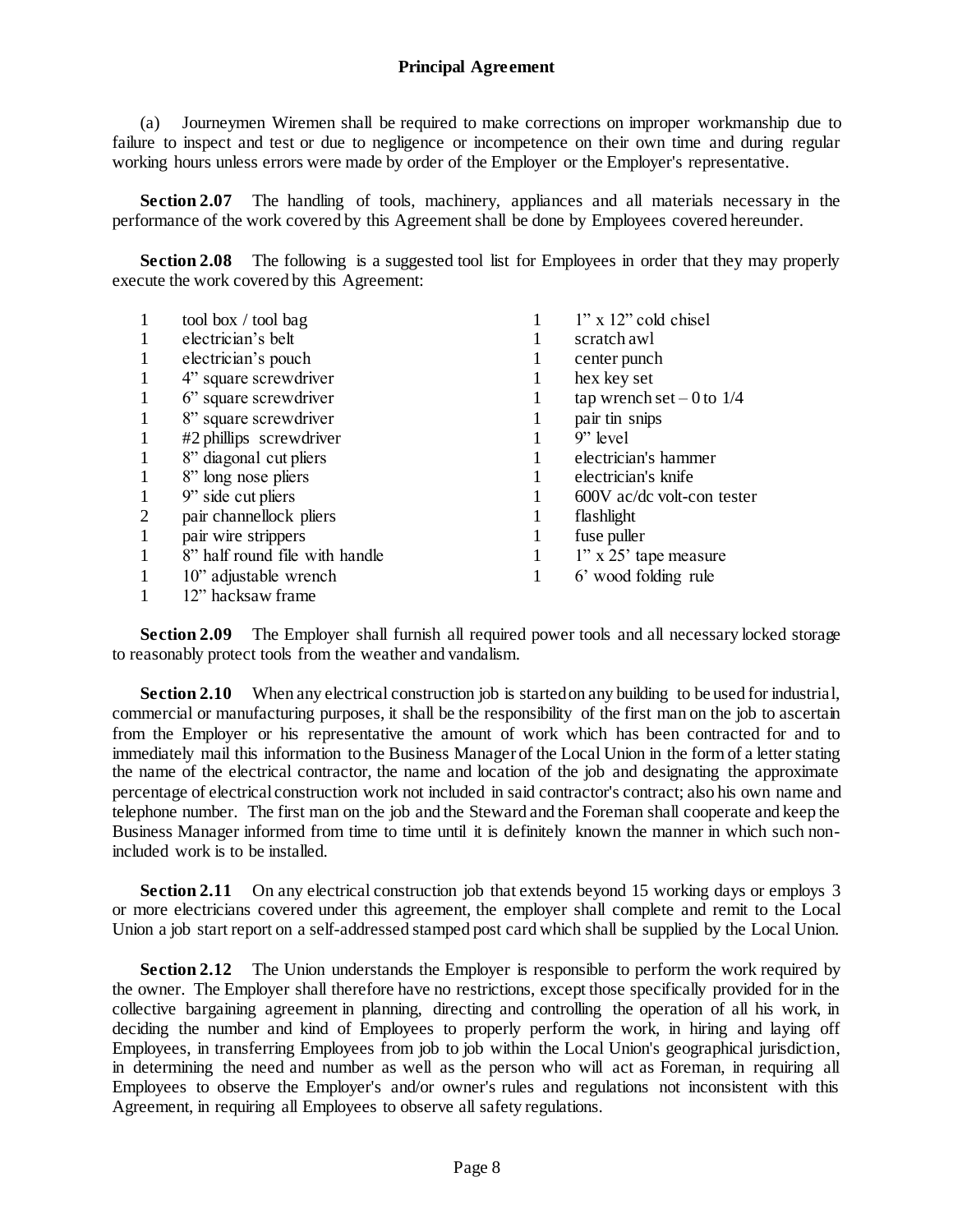**Section 2.13** The Union agrees that, if during the life of this Agreement, it grants to any other Employer in the Electrical Contracting Industry on work covered by this Agreement, any better terms or conditions than those set forth in this Agreement, such better terms or conditions shall be made available to the Employer under this Agreement and the Union shall immediately notify the Employer of any such concession. The MPEA Trade Show Addendum shall be excluded from the operation of this section; further, the terms and conditions contained in the MPEA Trade Show Addendum may not serve as the basis for a claim under Article II, Section 2.13 of this Agreement.

**Section 2.14** An Employer has the right to discharge an Employee for proper cause. An explanation of the reason for such discharge shall be noted on the severance slip furnished to said Employee.

**Section 2.15** The General Foremen and Foremen shall be selected by and be the agents of the Employer and shall see that the terms of this Agreement are enforced and carried out.

**Section 2.16** On each job requiring five (5) or more Employees, there shall be a foreman. His duties shall also include the following: to post the company label, to make final inspection and have faulty work corrected.

**Section 2.17** The following procedures should be used when calling a Foreman by name off the Referral System list. These rules shall be implemented immediately.

(a) In calling a Foreman by name, Contractors will be required to complete a "Contractor Foreman Request Form". The information contained on this form is important to the implementation of the Foreman Provision and will give the Referral System a permanent record of the Foreman Request.

(b) Upon receiving this request form and assuming that the individual meets the qualification of being unemployed and listed as available and ready for work on the appropriate book of the Referral System for five (5) days, the Employee will be immediately referred to the Employer to work as a Foreman. Said Employee shall work as a Foreman for a minimum of one thousand (1000) hours or be terminated.

(c) During the one thousand (1000) hour period of employment, the Foreman who is called by name off the Referral System list shall be required to complete a "Weekly Foreman Report" which will include additional information of job location, job address and names of Employees who are being supervised on the job listed. Once the one thousand (1000) hour minimum has been satisfied, the "Weekly Foreman Report" will no longer by required. It is the strict intention of the "Foreman Call Out Procedure" that the Foreman called off the Referral System list by name will eventually supervise one (1) or more Journeyman Electricians. This Section of the "Foreman Call Out Procedure" will be closely monitored.

(d) A Foreman Call Out Grievance Subcommittee of the Electrical Joint Arbitration Board has been appointed to hear all claims of violations of these procedures. This EJAB sub-committee shall be comprised of one (1) member appointed by the Union and one (1) member appointed by the Association and shall meet within forty-eight (48) hours of any claim that the "Foreman Call Out Procedure" has been violated.

(e) Should the Foreman Call Out Sub-Committee find against the Employee/Employer, the penalties stated below shall apply:

(1) The Employer shall not be allowed to call a Foreman by name off the Referral System List for a period of six (6) months.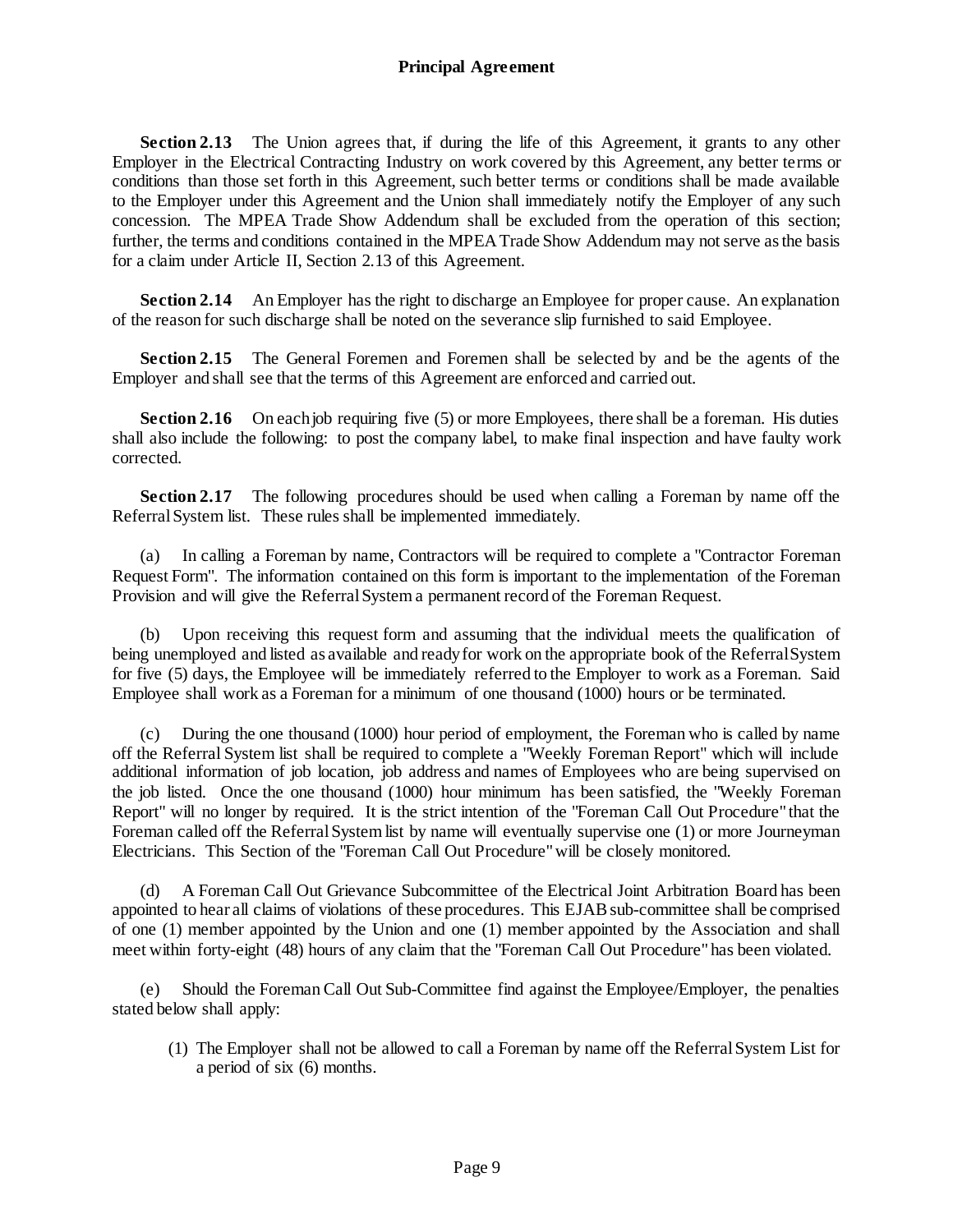(2) The Employee shall immediately be placed at the bottom of the Referral Book for which the Employee qualifies and shall not be allowed to work for the subject Employer for a period of two (2) years.

**Section 2.18** The loaning and borrowing of journeymen between contractors shall not be tolerated. The Joint Arbitration Board recognizes that subcontracts can exist between participating electrical contractors. The Joint Board has agreed upon rules, as stated herein, for these subcontractors to follow. It should be noted that subcontracting (not subject to the following guidelines except for EJAB notification) will be allowed in the event of a bona fide minority participation requirement on a project. All other subcontracting arrangements will be subject to all of the following.

The contractor shall be responsible to provide written notice to the Electrical Joint Arbitration Board of any subcontract with another electrical contractor. This notice shall be required in advance of the beginning of the work. The written notice shall define the type of subcontract i.e., MBE, DBE, WBE, manpower only, manpower and equipment, etc. This notice will include a defined scope of work, and the area and/or type of work for which the subcontractor is responsible. The subcontractor will be responsible to supply separate supervision, separate manpower, and separate tools for the Employees working in the area defined by the scope of work. Upon receipt of written notice, the Joint Arbitration Board will notify the contractor that the subcontract has been approved. Notification will occur within forty-eight (48) hours of receipt.

**Section 2.19** For the purposes of this Agreement each Employee on a joint venture undertaking shall be considered an employee of only one (1) of the individual Employers participating in the joint venture and shall be recognized as having the same employment status with that Employer as if he were employed by him on any other job within the territorial jurisdiction covered by this Agreement.

Employees on the joint venture undertaking cannot be transferred from the employment of one (1) Participating Employer to that of another.

Employees hired for the joint venture shall be assigned by the Administrator to the individual Participating Employer in the following manner:

(a) Employees will be assigned first to the Participating Employer having the least number of Employees on the joint venture until his Employees on the joint venture are equal in number to those of the Participating Employer having the next lowest number of Employees on the joint venture. This procedure shall be repeated until each Participating Employer has an equal number of Employees on the joint venture. Thereafter, when requested to furnish Employees to fill openings on the joint venture job, the Administrator shall assign new Employees in such manner as to preserve as nearly as practical an equal number of Employees on the job for each individual Participating Employer.

(b) Likewise, any reduction of force on the joint venture job shall be apportioned among the individual Participating Employers in such manner as to retain on the job as nearly as practical an equal number of Employees for each such Participating Employer.

(c) Due to the uniqueness of joint venture jobs, it is deemed necessary in order to conduct the job properly that any Employee discharged from a joint venture job shall terminate his right to be re-employed on the joint venture job by the other Employer(s), other than the Employer by whom he was discharged, for the job duration. This limitation applies only to the joint venture job, and not any other jobs the other Employer(s) may be seeking men for, and in accord with Article IV.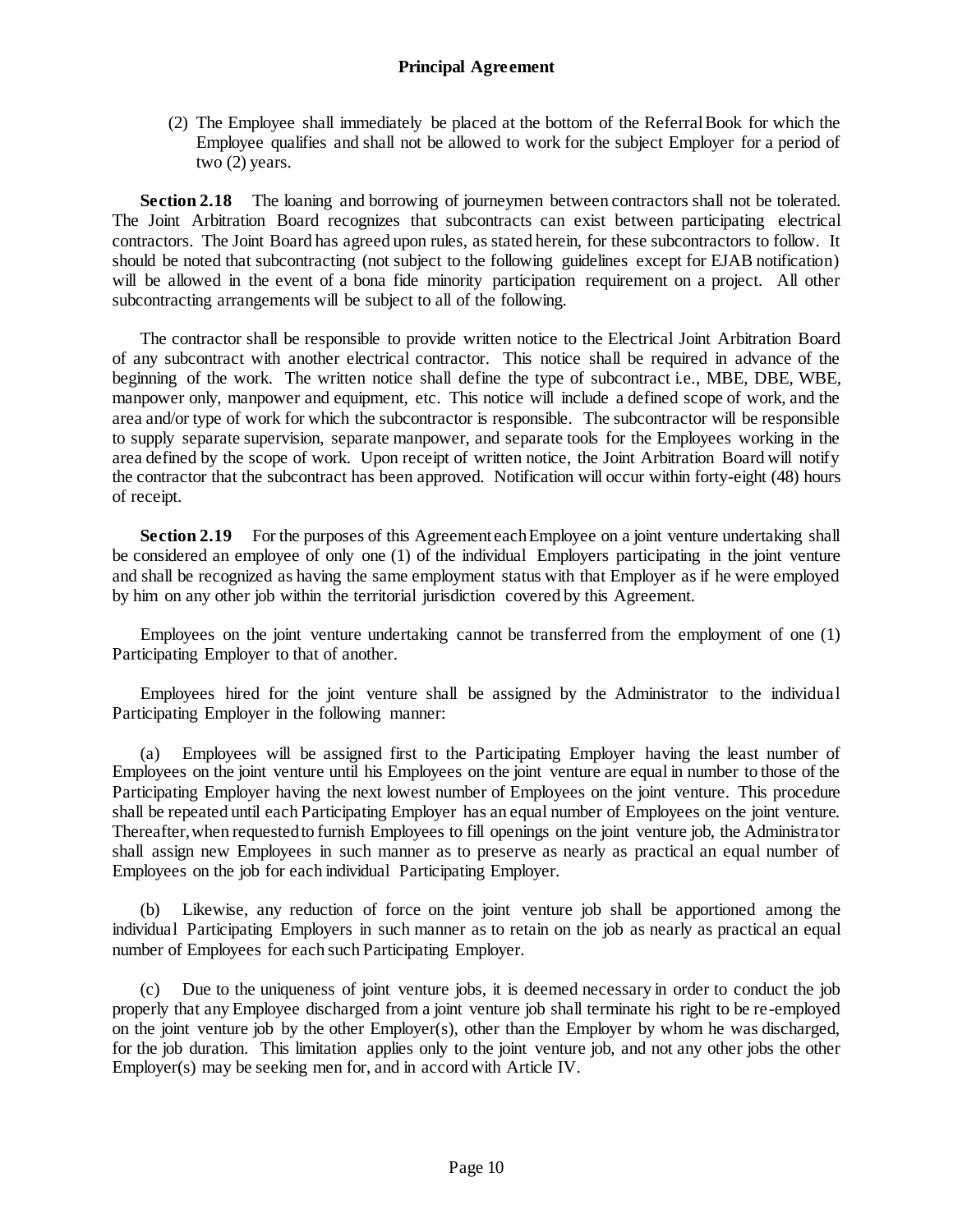(d) In a MBE, DBE, WBE joint venture job the percentage of Employees will follow the percentage established in the joint venture agreement.

(e) The contractors of a joint venture will provide written notice to the Electrical Joint Arbitration Board of any joint venture in advance of the beginning of the work, and shall be responsible for their own bond and employee benefits.

**Section 2.20** The Local Union is a part of the International Brotherhood of Electrical Workers and any violation or annulment by an individual Employer of the approved agreement of this or any other Local Union of the I.B.E.W., other than violations of paragraph 1 of this Section, will be sufficient cause for cancellation of this Agreement by the Local Union, after a finding has been made by the International President of the Union that such a violation or annulment has occurred.

The subletting, assigning or transferring by an individual Employer of any work in connection with electrical work to any person, firm or corporation not recognizing the I.B.E.W. or one of its local unions as the collective bargaining representative of his Employees or any electrical work in the jurisdiction of this or any local union to be performed at the site of the construction, alteration, painting or repair of a building, structure or other work, will be deemed a material breach of this Agreement.

All charges of violations of paragraph 2 of this Section shall be considered a dispute and shall be processed in accordance with provisions of this Agreement covering the procedure for the handling of grievances and the final and binding resolution of disputes.

**Section 2.21** Each Employer in response to the Union's claim that it represents an uncoerced majority of each Employer and Employees acknowledges and agrees that there is no good faith doubt that the Union has been authorized to, and in fact does, represent such majority of Employees. Therefore, the Union is hereby recognized as the sole and exclusive bargaining representative of the Employees now and hereafter employed in the bargaining unit with respect to wages, hours of work and other terms and conditions of employment.

**Section 2.22** All Employees covered by the terms of this Agreement shall be required to become and remain members of the Union as a condition of employment, from and after the eighth (8th) day following the date of their employment or the effective date of this Agreement, whichever is later.

**Section 2.23** Employers agree to use their best efforts to promote products carrying the union label.

**Section 2.24** Employers shall prominently display on all company vehicles identification signifying them as members of the LMCC/Chicago.

**Section 2.25** The Business Manager of the Union shall have the right to appoint a Steward at his discretion at any shop and/or on any job where Employees are employed under the terms of the Agreement. The Employer shall be notified and furnished the name of the Steward. The Business Manager of the Union shall also have the right to remove a Steward for cause and appoint a successor. Such Stewards shall see that the terms and provisions of this Agreement are being observed at all times. They shall be allowed sufficient time during regular working hours, without loss of pay, by the Employer to attend to their duties as such. However, this shall not be construed as requiring the Employer to place a non-working Steward on any job. Under no circumstances shall Stewards be discriminated against for the faithful performance of their duties as such, nor shall any Steward be removed from the job without notice being given to the Business Manager of the local union.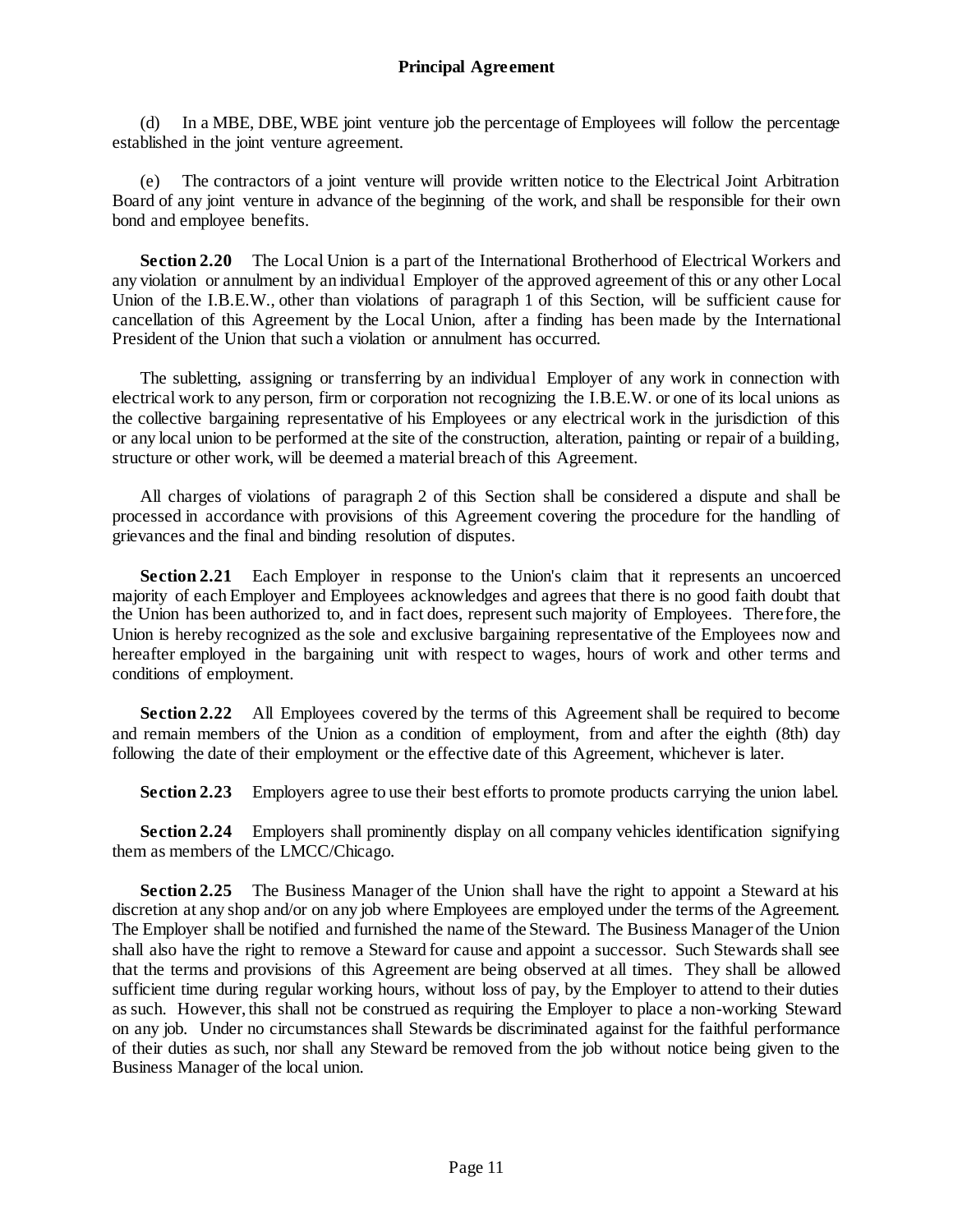**Section 2.26** Provided further, Stewards shall in no case cause a stoppage of work. In any case of trouble on the job which they cannot adjust with the Employer or his designated representative, they must refer such matters to the Business Manager of the Union.

**Section 2.27** The Steward is to remain employed on the job while three or more Employees are employed thereon unless good cause is shown to justify his removal. The Steward shall be responsible with the posting of Union labels.

**Section 2.28** It is understood that a job shall mean any building or group of buildings located in the same area on which buildings the same electrical contractor is performing the electrical work, and if they have multiple contracts on this job site, additional Stewards shall be appointed on that jobsite at the Business Manager's discretion.

**Section 2.29** On all jobs where shift work is in effect, the Business Manager shall have the right to appoint a Journeyman at his discretion as his assistant Steward, whose duties shall be to assist and report to the Steward. None of the above numbered sections in this Article apply to the Assistant Steward.

## **ARTICLE III Hours - Wages - Working Conditions**

<span id="page-15-1"></span><span id="page-15-0"></span>**Section 3.01** The regular working day for general foremen, foremen, journeymen wiremen, and apprentices shall consist of eight (8) hours reckoned between 7:00 a.m. and 4:30 p.m., Monday through Friday, except when a designated holiday intervenes. The Employer may change the starting time of any job or shift by one hour earlier.

**Section 3.02** All overtime shall be reported to the local union.

**Section 3.03** All work performed outside the regularly scheduled working hours and on Saturdays up to 3:30/4:30 p.m. (except as otherwise provided herein) shall be paid for at one and one-half times the regular straight time rate of pay. Any hours beyond eight (8) hours worked on Saturday will be paid at double time the regular straight time rate of pay. All work performed after 3:30/4:30 p.m. Saturday to 7:00/8:00 a.m. Monday and on all recognized holidays shall be paid for at double time the regular straight time of pay.

**Section 3.04** The following days shall be recognized as legal holidays: New Year's Day, Memorial Day, Fourth of July, Labor Day, Thanksgiving Day and Christmas Day or days celebrated as such. All holidays that fall on Sunday shall be celebrated as such on the following Monday. Work being performed on holidays and/or designated holidays will receive the holiday rate of pay.

**Section 3.05** It is distinctly understood that no construction work shall be done on the first Monday of September, commonly known as Labor Day, except in emergency to preserve life and property and to maintain service to the public.

**Section 3.06** Double the regular straight time rate of pay shall be paid for all work performed on the following designated legal holidays, unless definitely stated otherwise on certain specified work: New Year's Day, Memorial Day, Independence Day, Labor Day, Thanksgiving Day, Christmas Day or days celebrated as such.

**Section 3.07** A regular workweek may be established from Tuesday through Saturday except when a designated holiday intervenes whereby on Saturday one man per shop may be regularly employed on a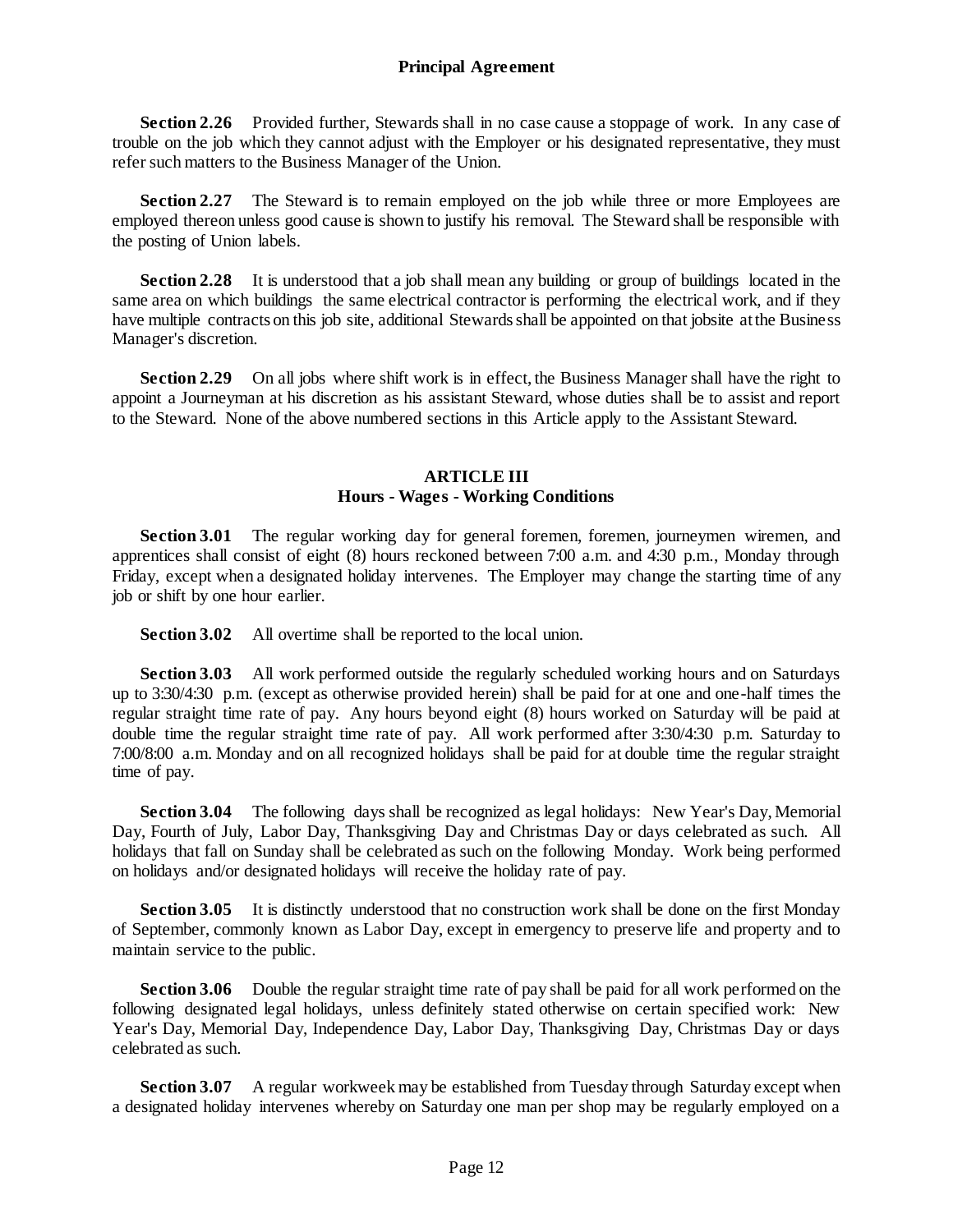straight time basis eight (8) consecutive hours per day beginning at 7:00 a.m. or 8:00 a.m. and such man may do small jobbing and shop work on the Employer's premises during such hours in order to be available to answer emergency calls.

**Section 3.08** When so elected by the contractor, multiple shifts of at least five (5) days duration may be worked. When two (2) or three (3) shifts are worked:

The first shift (day shift) shall be worked between the hours of 7:00/8:00 a.m. and 3:30/4:30 p.m. Workmen on the day shift shall receive eight (8) hours' pay at the regular hourly rate for eight (8) hours work.

The second shift (swing shift) shall be worked between the hours of 3:30/4:30 p.m. and 12:00 a.m. /1:00 a.m. Workmen on the swing shift shall receive eight (8) hours' pay at the regular hourly rate for eight (8) hours work plus 17.3% for all hours worked.

The third shift (graveyard shift) shall be worked between the hours of 11:30 p.m./12:30 a.m. and 8:00/9:00 a.m. Workmen on the graveyard shift shall receive eight (8) hours' pay at the regular hourly rate for eight (8) hours work plus 31.4% for all hours worked.

If a holiday falls during the week, this third shift would actually celebrate the holiday on the third shift the next morning. If required to work this third shift, double the straight time rate of pay shall apply.

An unpaid lunch period of thirty (30) minutes shall be allowed on each shift.

All overtime work required after the completion of a regular shift shall be paid at one and one-half times the "shift" hourly rate. There shall be no pyramiding of overtime rates and double the straight time rate shall be the maximum compensation for any hour worked.

When employees are reassigned to work either the second or third shift, said employees shall be paid at the greater of the two shift rates for a duration of at least five (5) days.

There shall be no requirement for a day shift when either the second or third shift is worked.

The Employer has the option of changing the starting time of the second shift one hour earlier or three hours later and third shift will remain the same, one hour earlier or two hours later than the shift starting times.

(1) This option can be implemented only after the Employer provides the Business Manager of the local union with a written request from the user or customer or provides a copy of the job specifications verifying the need to change the starting time and permission is granted by the business manager.

(2) When second or third shift starting times are changed the shifts must continue those starting times for at least five (5) days duration.

(3) Employees shall receive the annuity benefit for eight hours on both the second and third shift when a full shift is worked by the employee.

**Section 3.09** On construction maintenance work where a job is being maintained continuously on a twenty-four (24) hour basis by shifts from 12:00 o'clock midnight Sunday until 12:00 o'clock midnight Friday and/or Saturday, the rate of wages shall be as designated for a regular working day as provided in Article III for five (5) scheduled consecutive days to be worked within the above specified hours and within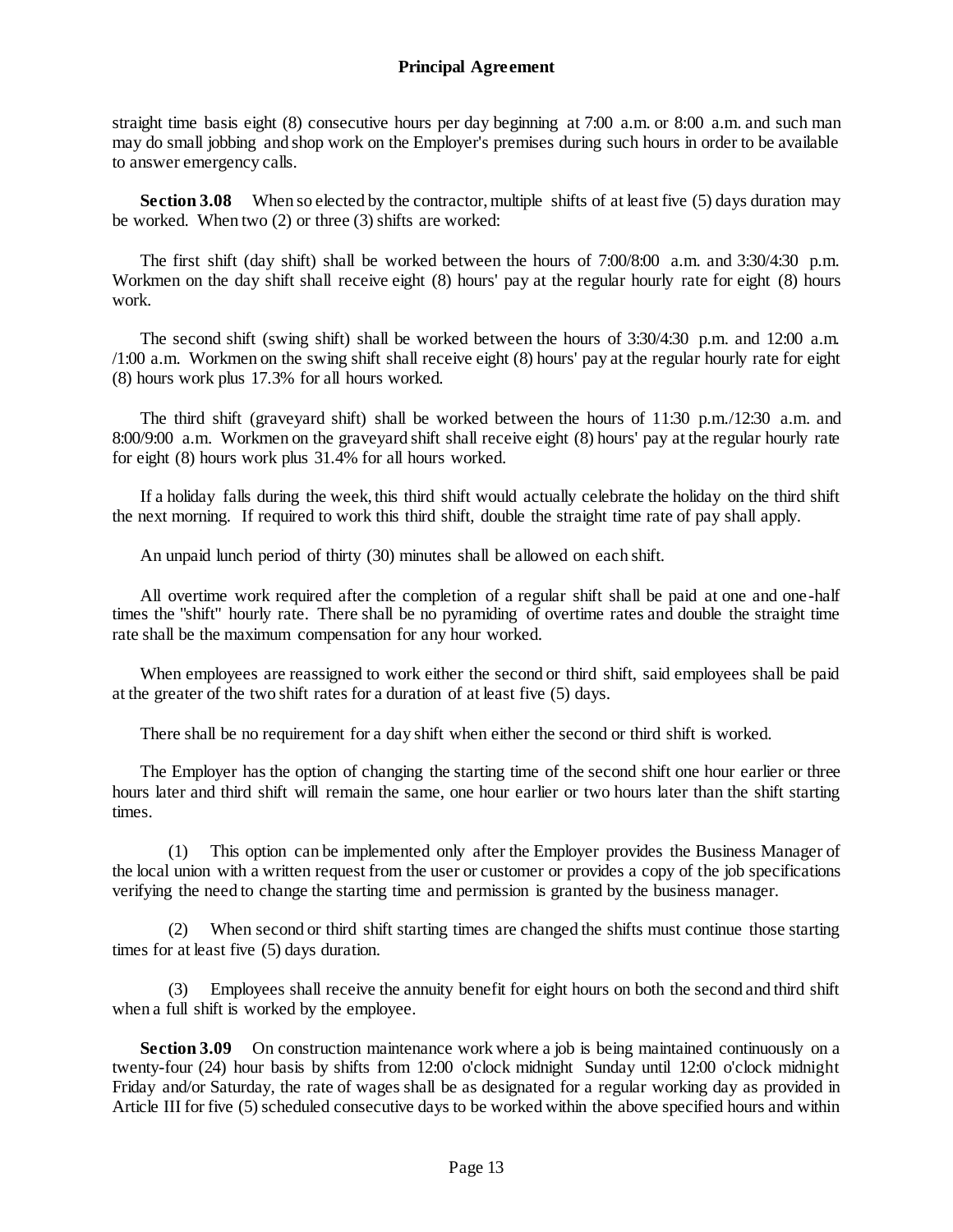the calendar week. All time worked outside of such scheduled hours shall be paid for in accordance with Section 3 of this Article.

A job working three (3) shifts under the shift clause language of this Section must start the first shift 7:00/8:00 a.m. This rotation would require the third shift to work from 11:30 p.m./12:30 a.m. to 7:00/8:00 a.m. the following day. If a holiday falls during the week, this third shift would actually celebrate the holiday on the third shift the next morning. If required to work this third shift, double the straight time rate of pay shall apply.

**Section 3.10** All Employees shall have their time paid from the time of reporting for work and shall be paid not less than four (4) hours' pay for any one day or portion thereof, unless it is through some fault of their own or should a condition arise over which the Employer has no control, also when employed on jobbing maintenance and repair work when they shall be paid only for the time worked and going to and returning from the job to the shop.

**Section 3.11** When Employees are directed to report to a job and do not start work due to inclement weather, they shall receive two (2) hours' pay unless notified by the Employer or his representative before leaving home on that morning.

**Section 3.12** When men have left the premises after having completed their regular day's work and are called back to work, they shall receive a minimum of four (4) hours' pay at the established rate, time to start when men are called and continue until they return. When the time to care for the call extends beyond the Employee's starting time of the next regular working day, then in that event the straight time rate shall apply during such regular working day.

**Section 3.13** Wages shall be paid not later than 4:30 p.m. on Thursday of each week for all time worked up to 8:00 a.m. the preceding Monday. When a holiday occurs within the regular workweek, payday may be extended by one day. When Employees are laid off or discharged, they shall be paid in full immediately. Employees shall be paid by check on the job, or at the office of the Employer, provided Employees are allowed time necessary to reach the office. If the Employee is not physically available and on the job, the paycheck and severance notice are to be mailed to his home address without delay by certified mail, return receipt requested. The Employer may implement a direct deposit plan which shall be mandatory for all employees. In the event that direct deposit is not possible the Employee and the Employer shall work together to reach a mutually agreed solution for the payment of wages each week.

**Section 3.14** No transportation expense or traveling time, before or after working hours, shall be paid to Employees for traveling to and from any job within the territorial jurisdiction (Cook County, Illinois) covered by this Agreement when Employees are ordered to report to the job.

**Section 3.15** When Employees are sent to work outside the jurisdiction covered by this Agreement, all transportation and mileage expense incurred by the employee must be paid by the Employer at the Internal Revenue Service guideline rate. All room and board must be paid by the Employer if men are required to remain away from home overnight.

**Section 3.16** All Employees shall report to their designated job assignment prepared to start work at a designated starting time. If required by his Employer or Foreman to go to the Employer's shop or to a supply store for material or other purposes, he shall report at the place designated at designated starting time, the same as going to the job location as directed.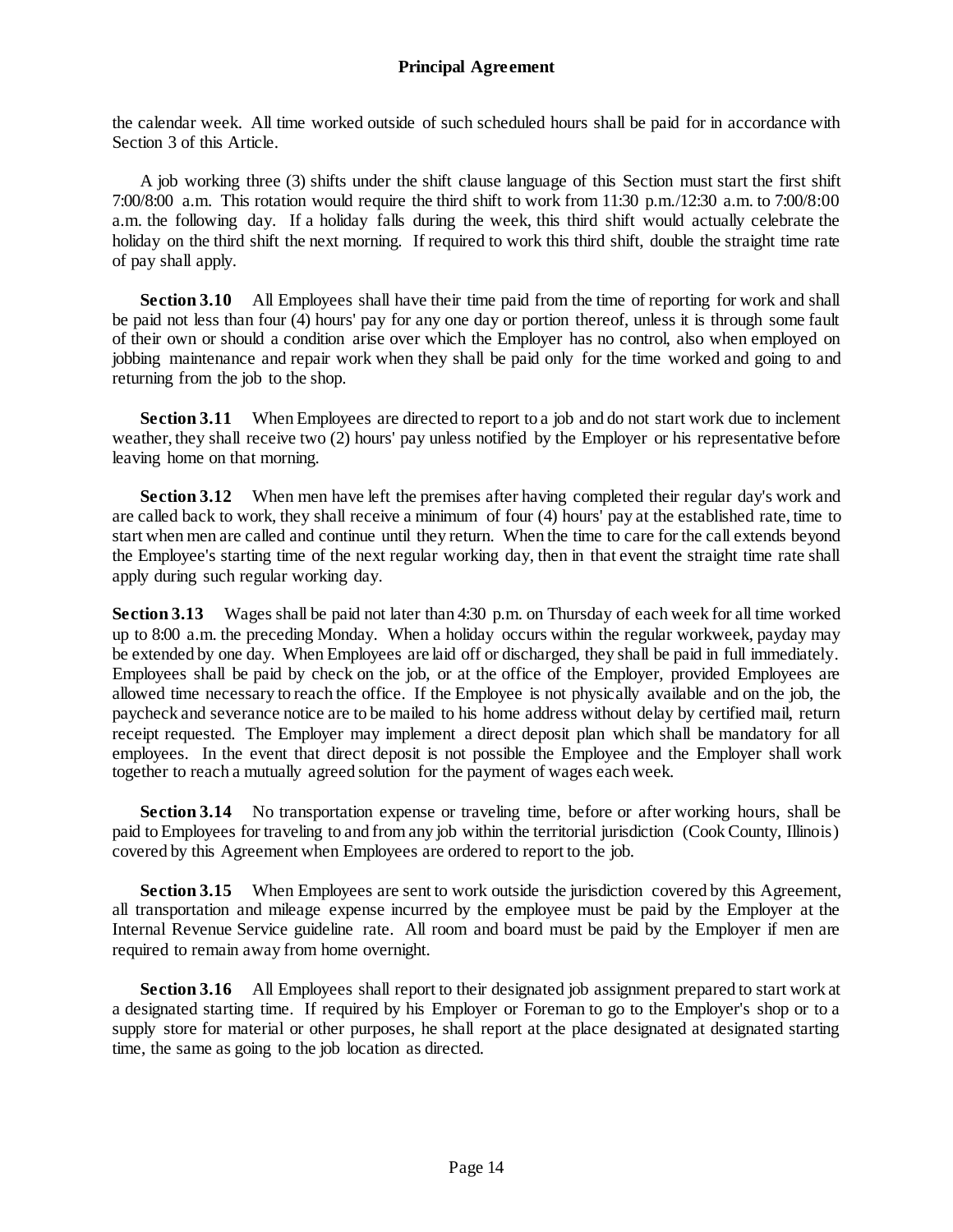**Section 3.17** In the event the Employee is unable to report to the designated job location, he shall at the earliest possible time so inform his Employer or Employer's representative, otherwise he shall be deemed to be an absentee.

**Section 3.18** Effective June 5, 2017 through June 3, 2018 the rate of wages for Journeymen Wiremen shall be \$47.40 per hour.

Effective June 4, 2018 through June 2, 2019 the total Wage and Fringe Benefit Package will be increased by \$2.55 per hour. This increase shall be allocated by the Electrical Joint Arbitration Board.

Effective June 3, 2019 through May 31, 2020 the total Wage and Fringe Benefit Package will be increased by \$2.55 per hour. This increase shall be allocated by the Electrical Joint Arbitration Board.

Effective June 1, 2020 through June 6, 2021 the total Wage and Fringe Benefit Package will be increased by \$2.55 per hour. This increase shall be allocated by the Electrical Joint Arbitration Board.

**Section 3.19** The rate of wages for Foremen shall be \$3.00 more per hour than the regular Journeymen Wiremen rate of pay.

**Section 3.20** The rate of wages for General Foremen shall be \$6.00 more per hour than the regular Journeymen Wiremen rate of pay.

**Section 3.21** The rate of wages for Apprentices shall be in percentages of the Journeyman Wireman Rate. All percentage increases for apprentices are based upon the On the Job Training (OJT) hours accrued for successful completion of related instruction. The following rate of wages for the OJT requirement of the apprentice program will prevail:

| Period           | <b>Elapsed Time</b> | <b>OJT</b> Hours | Wages | <b>Related Training</b>      |
|------------------|---------------------|------------------|-------|------------------------------|
| 1st              | N/A                 | 1000             | 40%   | <b>Satisfactory Progress</b> |
| 2nd              | N/A                 | 1000             | 45%   | 1st yr. school completed     |
| 3rd              | 6 months            | 750              | 50%   | <b>Satisfactory Progress</b> |
| 4th              | 6 months            | 750              | 55%   | 2nd yr. school completed     |
| 5th              | 6 months            | 750              | 60%   | <b>Satisfactory Progress</b> |
| 6th              | 6 months            | 750              | 65%   | 3rd yr. school completed     |
| 7th              | 6 months            | 750              | 70%   | <b>Satisfactory Progress</b> |
| 8th              | 6 months            | 750              | 75%   | 4th yr. school completed     |
| 9th              | 6 months            | 750              | 80%   | <b>Satisfactory Progress</b> |
| 10 <sub>th</sub> | 6 months            | 750              | 90%   | 5th yr. school completed     |

Thereafter, upon successful completion of the On the Job Training and related instruction, the Journeyman Wireman rate shall apply.

NOTE: Apprentices in the first six (6) months and last six (6) months of their last year of apprenticeship will attend night seminars. This is a compulsory requirement.

**Section 3.22** The Employee has the option to designate a dollar amount to be deducted from the Employee's gross earnings and remitted weekly to the Employee's electrical industry credit union account by the Employer.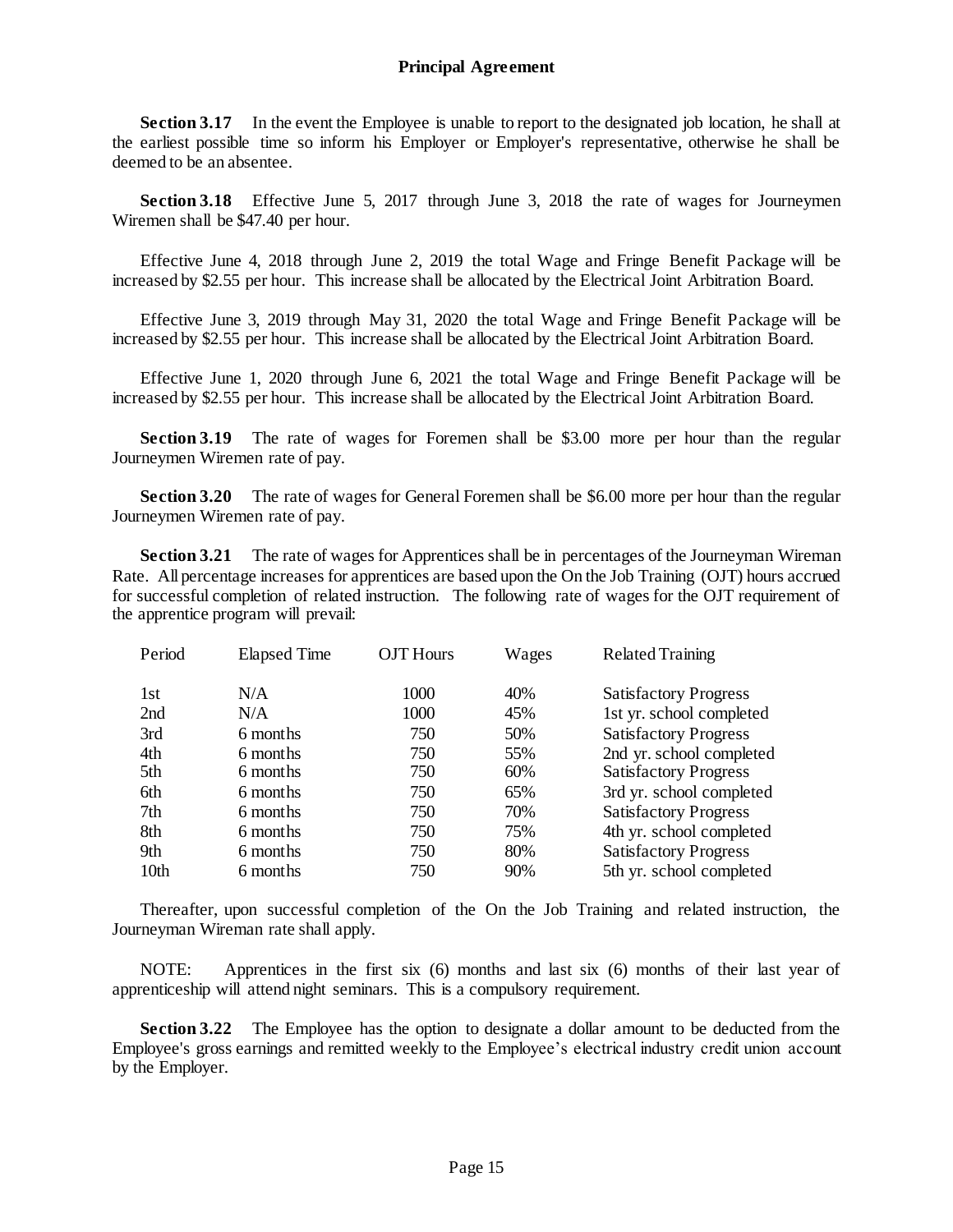**Section 3.23** Effective June 5, 2017 through June 3, 2018, the Employer shall contribute an amount equal to 52.270% of the Gross Productive Electrical Labor Payroll of Employees to cover the following fringe benefits: Health and Welfare, Local Pension, Apprenticeship and Training Contribution, and the Labor Management Cooperation Committee of Chicago. This percentage contribution made to the Electrical Insurance Trustees will be based upon the Journeymen scale for all classifications of labor excluding apprentices; the percentage contribution for apprentices will be based on the actual rate of wages being paid.

**Section 3.24** The Employer shall contribute \$5.52 per hour for each hour worked into the Annuity Plan for Journeymen Wiremen, Foremen, and General Foremen.

**Section 3.25** Effective June 5, 2017 through June 3, 2018 the Employer shall contribute an amount per hour for each hour worked into the Annuity Plan for Apprentices based on the following schedule in accordance with Article III, Section 3.21:

| Percentage of Journeyman Wages | <b>Annuity Contribution</b> |  |
|--------------------------------|-----------------------------|--|
| 40%                            | \$4.17                      |  |
| 45%                            | \$4.28                      |  |
| 50%                            | \$4.40                      |  |
| 55%                            | \$4.51                      |  |
| 60%                            | \$4.62                      |  |
| 65%                            | \$4.73                      |  |
| 70%                            | \$4.85                      |  |
| 75%                            | \$4.96                      |  |
| 80%                            | \$5.07                      |  |
| 90%                            | \$5.30                      |  |
|                                |                             |  |

**Section 3.26** Effective June 5, 2017, all Employers covered by this Agreement shall contribute \$.08 per hour worked for each employee covered by this Labor Agreement to the Administrative Maintenance Fund. The moneys are for the purpose of administration of the collective bargaining Agreement, handling grievances and all other management duties and responsibilities in this Agreement. The Administrative Maintenance Fund contribution shall be submitted with all other fringe benefits covered in the Labor Agreement by the 15th of the month. The enforcement for delinquent payments to the Fund shall be the sole responsibility of the Fund and the Electrical Contractors' Association of City of Chicago and not the Local Union.

(a) The Administrative Maintenance Fund will be solely administered by the Electrical Contractors' Association of City of Chicago and shall not be used in any manner detrimental to the Local Union or the IBEW.

**Section 3.27** The Employer agrees to deduct and forward to the Electrical Insurance Trustees, upon receipt of a voluntary written authorization, the additional working dues from the pay of each IBEW member. The amount to be deducted shall be the amount specified in the approved Local Union By-Laws, Article X. Such amount shall be certified to the Employer by the Local Union upon request by the Employer. The Electrical Insurance Trustees' sole obligation shall be to forward working dues received from the Employer to the Financial Secretary of the Local Union. The Electrical Insurance Trustees shall have no authority or obligation to collect delinquent working dues.

**Section 3.28** It shall be the responsibility of the Employee to pay all assessments and basic dues as approved in the Local Union By-Laws.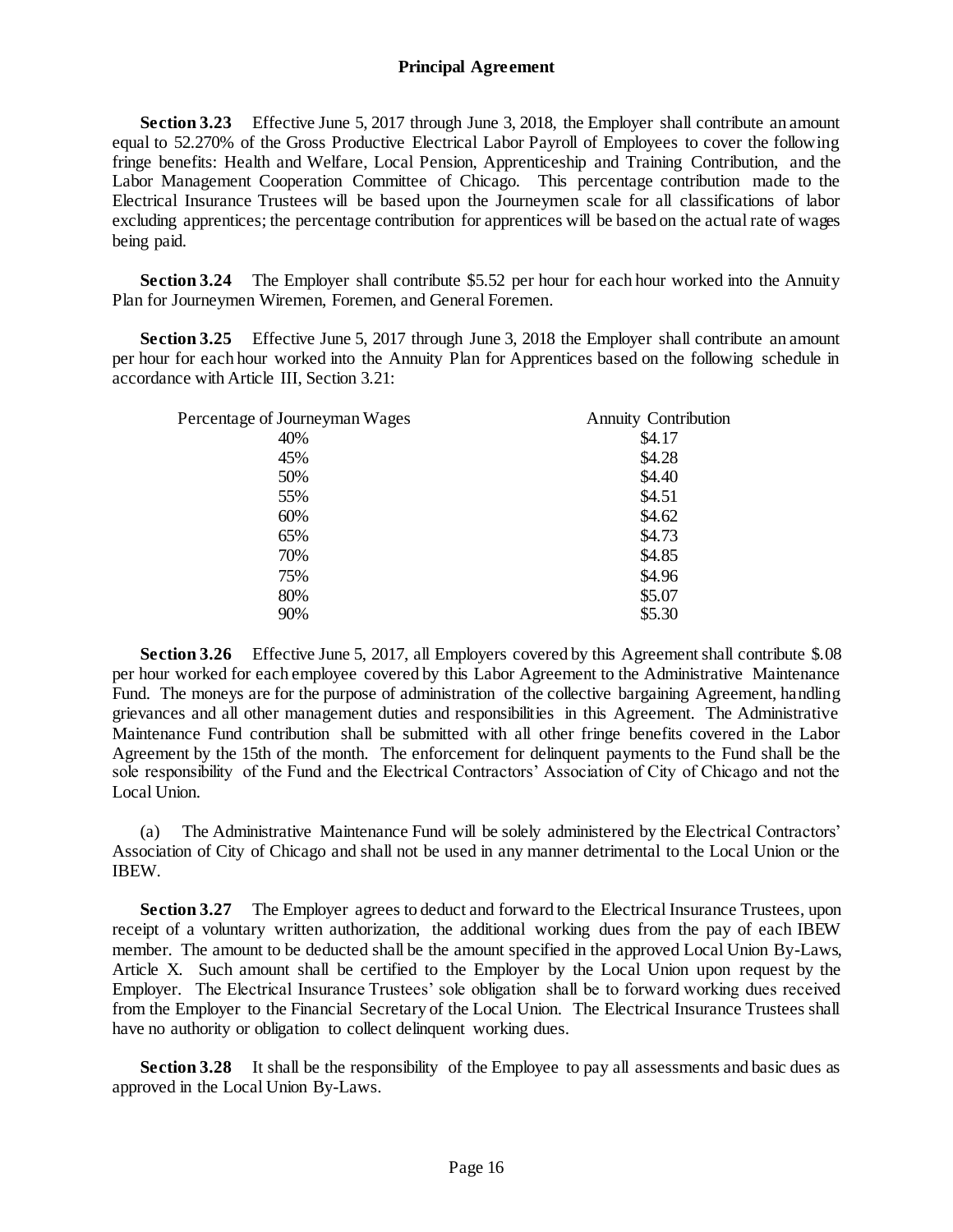**Section 3.29** The Union shall indemnify the Employer and hold it harmless against any and all claims, demands, suits, or other forms of liability of any kind which may arise out of or by reason of actions taken by the Employer for the purpose of complying with Article III, Section 3.27 of this Agreement.

**Section 3.30** The percentages to cover contributions may be adjusted periodically by the Electrical Insurance Trustees on the basis of experience subject to the approval of the Electrical Joint Arbitration Board.

**Section 3.31** All contractors who sign this Agreement must employ one or more journeymen. No owner, partner, or financial affiliate shall work with the tools at any time. This shall not be construed to prevent the above persons from loading materials from the warehouse to the truck, from a truck to the job or from the truck to the warehouse.

**Section 3.32** Employees on payroll reports submitted to the Electrical Insurance Trustees must be employed by the Participating Employer and signatory to the Principal Agreement. Employers cannot contribute to the Trustees on behalf of leased Employees or Employees of a Professional Employer Organization.

**Section 3.33** If an Employer employs an Employee who is related to one of the owners of the Employer as a child, parent, sibling, in-law or spouse of either such owner or the owner's spouse, the Employer shall pay wages and make fringe benefit contributions on behalf of such Employee on a full-time basis of not less than 40 hours per week for 48 weeks per calendar year; unless the Employer can demonstrate to the satisfaction of the Trustees that the Employee actually worked fewer hours, in which case the Trustees may determine that additional contributions need not be paid on behalf of that relative beyond the hours they determined were actually worked.

The Electrical Insurance Trustees are also authorized to require such full-time wages and fringe benefit contributions by the Employer on behalf of an Employee who exercises significant control over the management and/or operation of the Employer's business, unless the Employer can demonstrate to the satisfaction of the Trustees that the Employee does not exercise such control.

This Section 3.33 shall not be deemed to require additional wages and fringe benefit contributions on behalf of a relative who, in the absence of such contributions, does not qualify for any welfare benefits under a plan of benefits maintained by the Trustees.

**Section 3.34** "Gross Productive Electrical Labor Payroll" is defined to mean total wages paid for all hours worked by all classes of electrical labor for which a rate is established in the prevailing labor agreement. Gross payroll includes all wages paid including overtime premium pay computed at the rate established for each classification of electrical labor. No portion of wages shall be excluded from Gross Productive Electrical Labor Payroll. This definition has been the basis for payment to the National Electrical Benefit Fund and its adoption in the local Agreement is intended to eliminate confusion, facilitate computation and effectuate savings for the Employer.

**Section 3.35** The Payroll Report for Participating Employers and a single check payable to Electrical Insurance Trustees covering the Employer's contribution for fringe benefits and the deduction made from the wages of Employees shall be sent monthly to the address as stated in Article XVII, Section 17.01 (a) of this Agreement.

**Section 3.36** The Electrical Insurance Trustees are authorized and empowered to make the required allocation of the amount received among the various trusts.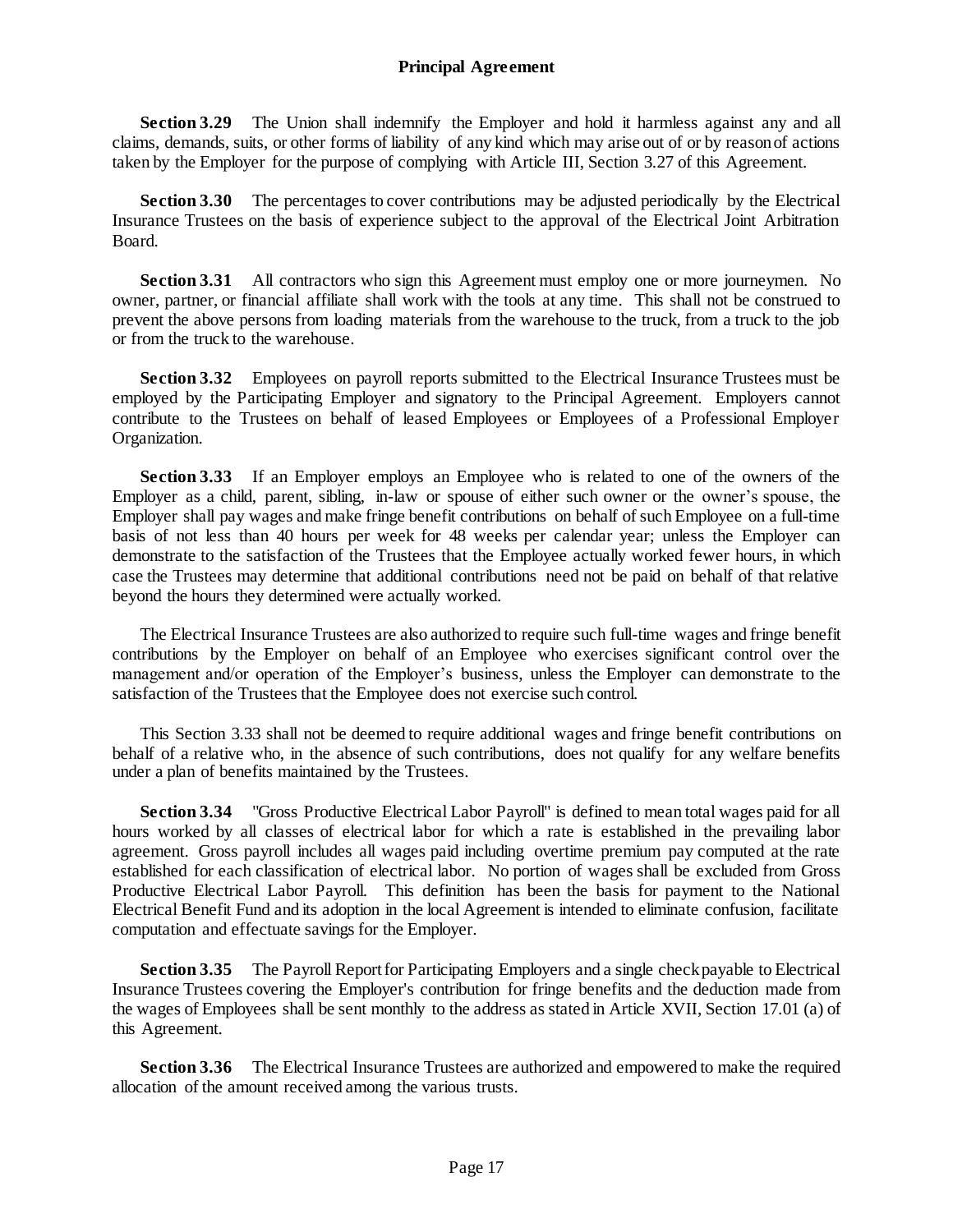**Section 3.37** The Employer agrees that it shall not constitute a violation of this Agreement for the Union to remove the workmen employed by an Employer who is delinquent in wage and fringe payments due under the terms of this Agreement. In the event the Employer desires to rehire the Employees removed for this reason, he must pay each Employee for all lost time due to this delinquency.

Any Employer who is part to this Agreement who is found to be delinquent in his payments with reference to wages, check off of authorized credit union deduction, contributions required by the Agreement to be made to the Electrical Insurance Trustees and to N.E.B.F., shall be subject to immediate cancellation of the Agreement, after the Employer has been sent one (1) warning notice in writing. Such cancellation shall not be determined as a strike, walkout or stoppage of work and is subject to approval of the International President of the I.B.E.W.

**Section 3.38** Individual Employers who are delinquent in the payment of wages and/or fringe benefits due Employees shall be subject to having this Agreement terminated upon seventy-two (72) hours' notice in writing being served by the Union provided that the individual Employer fails to show satisfactory proof that the required payments have been paid.

**Section 3.39** The failure of an individual Employer to comply with the above provisions shall constitute a breach of this Agreement.

#### **ARTICLE IV Referral Procedure**

<span id="page-21-1"></span><span id="page-21-0"></span>**Section 4.01** In the interest of maintaining an effective system of production in the industry, providing for an orderly procedure of referral of applicants for employment, preserving the legitimate interests of Employees in their employment status within the area and of eliminating discrimination in employment because of membership or non-membership in the Union, the parties hereto agree to the following system of referral of applicants for employment.

**Section 4.02** The Union shall be the sole and exclusive source of referral of applicants for employment.

**Section 4.03** The Employer shall have the right to reject any applicant for employment.

**Section 4.04** The Union shall select and refer applicants for employment without discrimination against such applicants by reason of membership or non-membership in the Union and such selection and referral shall not be affected in any way by rules, regulation, bylaws, constitutional provisions or any other aspect or obligation of Union membership policies or requirements. All such selection and referral shall be in accord with the following procedure.

**Section 4.05** The Union shall maintain a register of applicants for employment established on the basis of the Groups listed below. Each applicant for employment shall be registered in the highest priority Group for which he qualifies.

GROUP I All applicants for employment who have four or more years' experience in the trade, are residents of the geographical area constituting the normal construction labor market, have passed a Journeyman Wireman's examination given by a duly constituted Inside Construction Local Union of the I.B.E.W. or have been certified as a Journeyman Wireman by any Inside Joint Apprenticeship and Training Committee, and, who have been employed in the trade for a period of at least one year in the last four years in the geographical area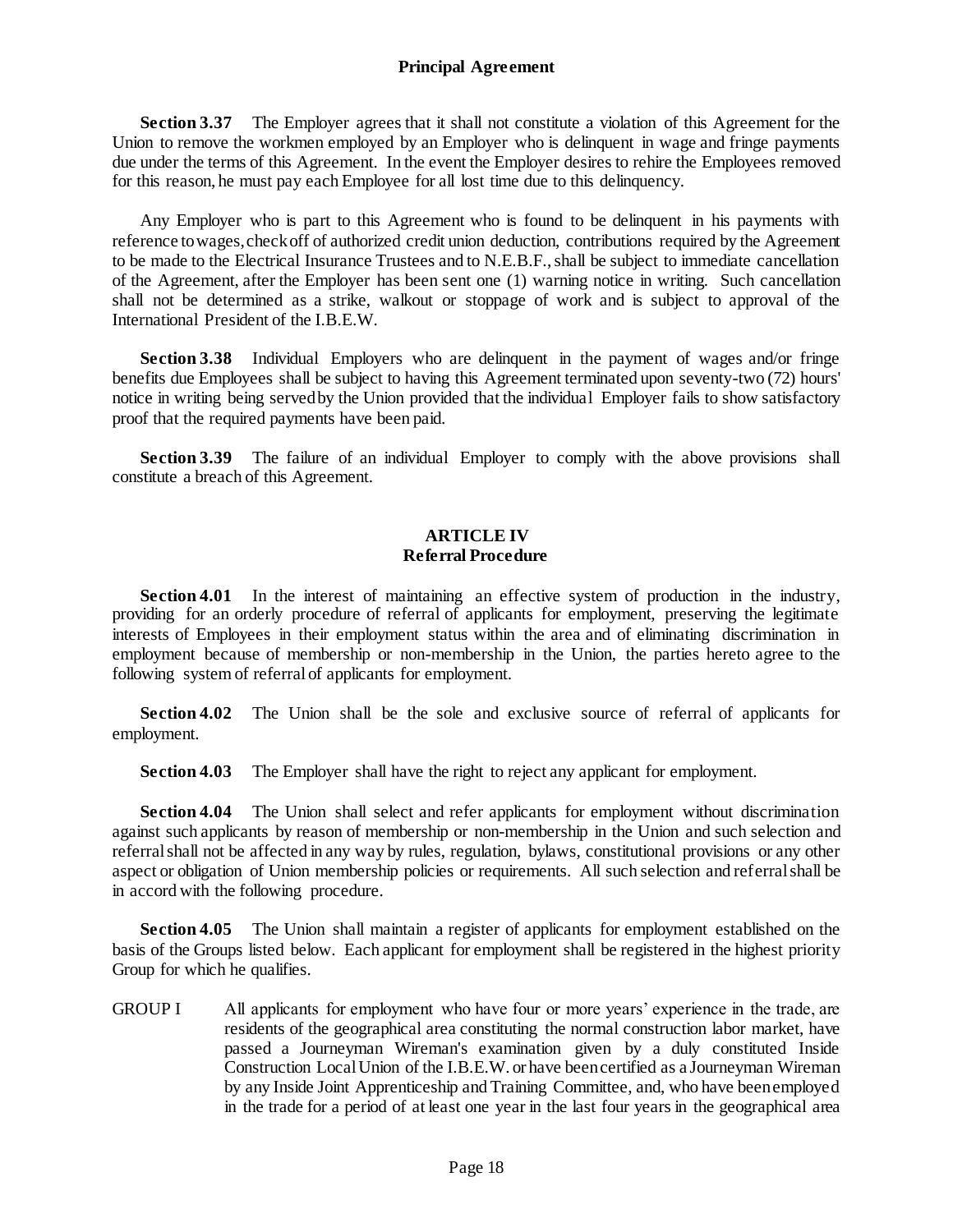covered by the collective bargaining agreement. Group I status shall be limited to one Local Union at one time. An applicant who qualifies for Group I in a local union shall be so registered electronically and remain on Group I in that local union unless and until the applicant designates another local union as his or her Group I local union. If an applicant qualifies for Group I status in a local union other than his or her home local union and designates that local as his or her Group I local union, the business manager of the new Group I status local union shall by electronic means notify the business manager of the applicant's former Group I status local union.

Note: The reference to electronically registered and electronically notified shall be done via the ERTS system already in place. Group I would start at the member's home local. When a member request Group I status in a new local the Business Manager of that new local would verify that the member meets the requirements as stated in the Category I language (no change). Notice would be sent to the new local ERTS administrator by the Business Manager, to enter the member as Group I in the new local. ERTS would then send notice to the former local and the member would sign off saying that he desired to move his Group I status and doing so voluntarily request removal from his former place on Group I at the former Group I local. The Business Manager shall notify the employer of an employee whose group status changes under this provision.

- GROUP II All applicants for employment who have four (4) or more years experience in the trade and who have passed a Journeyman Wireman examination given by a duly constituted Inside Construction Local Union of the I.B.E.W. or have been certified as Journeyman Wireman by any Inside Joint Apprenticeship and Training Committee.
- GROUP III All applicants for employment who have two (2) or more years experience in the trade, are residents of the geographical area constituting the normal construction labor market and who have been employed for at least six  $(6)$  months in the last three  $(3)$  years in the trade under a collective bargaining agreement between the parties of this Agreement.
- GROUP IV All applicants for employment who have worked at the trade for more than one (1) year.

**Section 4.06** In all shops employing five (5) or more journeymen, if available, every 5th journeyman shall be 50 years of age or older.

**Section 4.07** If the registration list is exhausted and the Local Union is unable to refer applicants for employment to the Employer within forty-eight (48) hours from the time of receiving the Employer's request, Saturdays, Sundays and holidays excepted, the Employer shall be free to secure applicants without using the Referral Procedure but such applicants, if hired, shall be the status of "temporary Employees".

**Section 4.08** The Employer shall notify the Business Manager promptly of the names and Social Security numbers of such "temporary Employees" and shall replace such "temporary Employees" as soon as registered applicants for employment are available under the Referral Procedure.

**Section 4.09** "Normal construction labor market" is defined to mean the following geographical area plus the commuting distance adjacent thereto which includes the area from which the normal labor supply is secured in the County of Cook.

The above geographical area is agreed upon by the parties to include the area defined by the Secretary of Labor to be the appropriate prevailing wage areas under the Davis-Bacon Act to which this Agreement applies.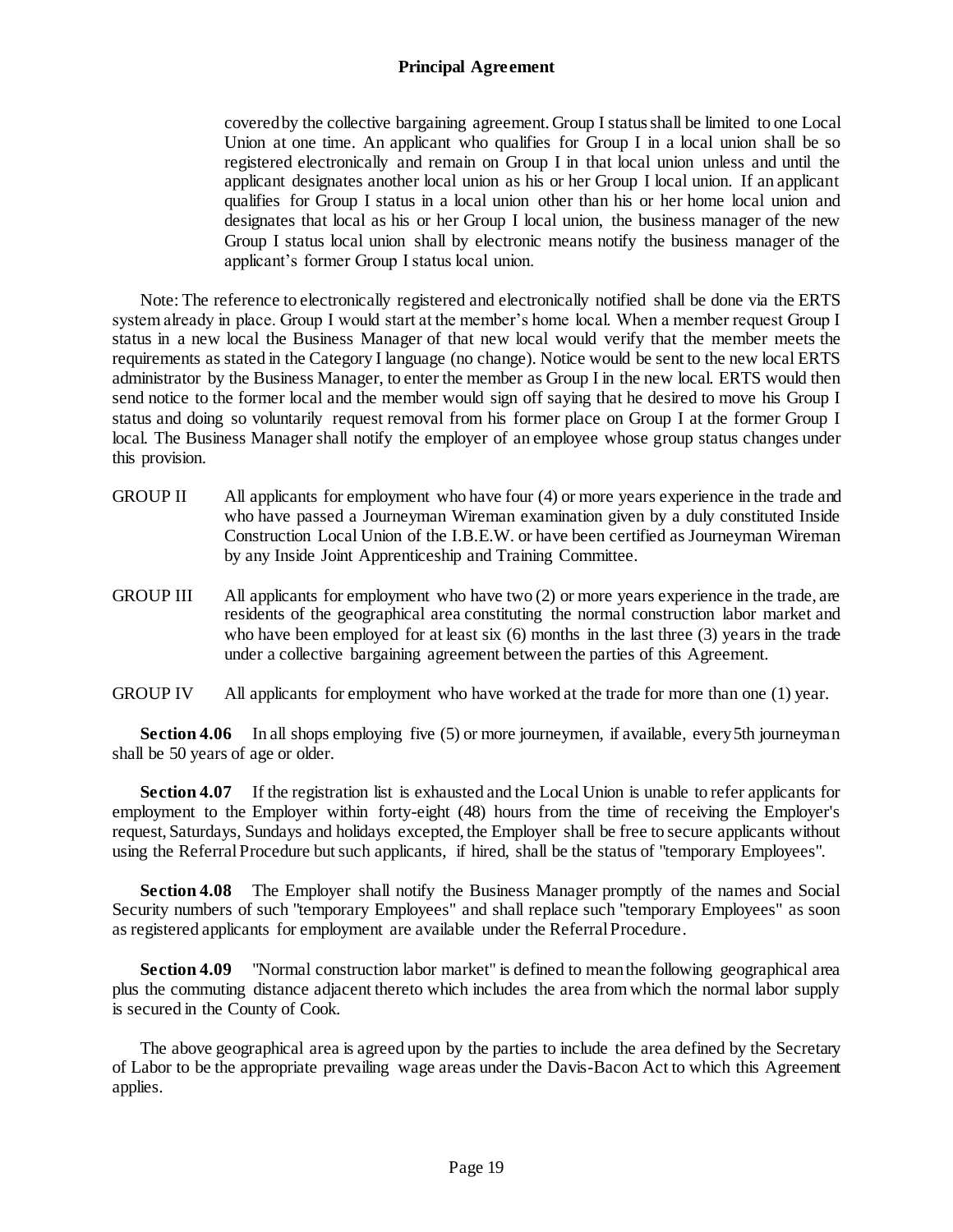**Section 4.10** "Resident" means a person who has maintained his permanent home in the above defined geographical area for a period of not less than one (1) year or who, having had a permanent home in this area, has temporarily left with the intention of returning to this area as his permanent home.

**Section 4.11** "Examinations". An "Examination" shall include experience rating tests if such examination shall have been given prior to the date of this procedure, but from and after the date of this procedure, shall include only written and/or practical examinations given by a duly constituted Inside Construction Local Union of the I.B.E.W. Reasonable intervals of time for examinations are specified as ninety (90) days. An applicant shall be eligible for examination if he has four (4) years experience in the trade.

Section 4.12 The Union shall maintain an "Out of Work List" which shall list the applicants within each Group in chronological order of the dates they register their availability for employment.

**Section 4.13** An applicant who has registered on the "Out of Work List" must renew his application every thirty (30) days or his name will be removed from the "List".

**Section 4.14** An applicant who is hired and who received, through no fault of his own, work of eighty (80) hours or less shall, upon re-registration, be restored to his appropriate place within his Group.

**Section 4.15** Any employee working a reduced work week for longer than a two consecutive week period, shall be entitled to receive a severance of employment for reduction in force (RIF).

**Section 4.16** Employers shall advise the Business Manager of the Local Union of the number of applicants needed. The Business Manager shall refer applicants to the Employer by first referring applicants in Group I in the order of their place on the "Out of Work List" and then referring applicants in the same manner successively from the "Out of Work List" in Group II, then Group III, and then Group IV. Any applicant who is rejected by the Employer shall be returned to his appropriate place within his Group and shall be referred to other employment in accordance with the position of his Group and his place within the Group.

**Section 4.17** The only exceptions which shall be allowed in this order of referral are as follows:

(a) When the Employer states bona fide requirements for special skills and abilities in his request for applicants, the Business Manager shall refer the first applicant on the register possessing such skills and abilities.

(b) The age ratio clause in the Agreement calls for the employment of an additional Employee or Employees on the basis of age. Therefore, the Business Manager shall refer the first applicant on the register satisfying the applicable age requirements provided, however, that all names in higher priority Groups, if any, shall first be exhausted before such overage reference can be made.

**Section 4.18** An Appeals Committee is hereby established, composed of one (1) member appointed by the Union, one (1) member appointed by the Employer or by the Association, as the case may be, and a Public Member appointed by both these members.

**Section 4.19** It shall be the function of the Appeals Committee to consider any complaint of any Employee or applicant for employment arising out of the administration by the Local Union of Article IV, Section 4.04 through 4.17 of this Agreement. The Appeals Committee shall have the power to make a final and binding decision on any such complaint which shall be complied with by the Local Union. The Appeals Committee is authorized to issue procedural rules for the conduct of its business, but it is not authorized to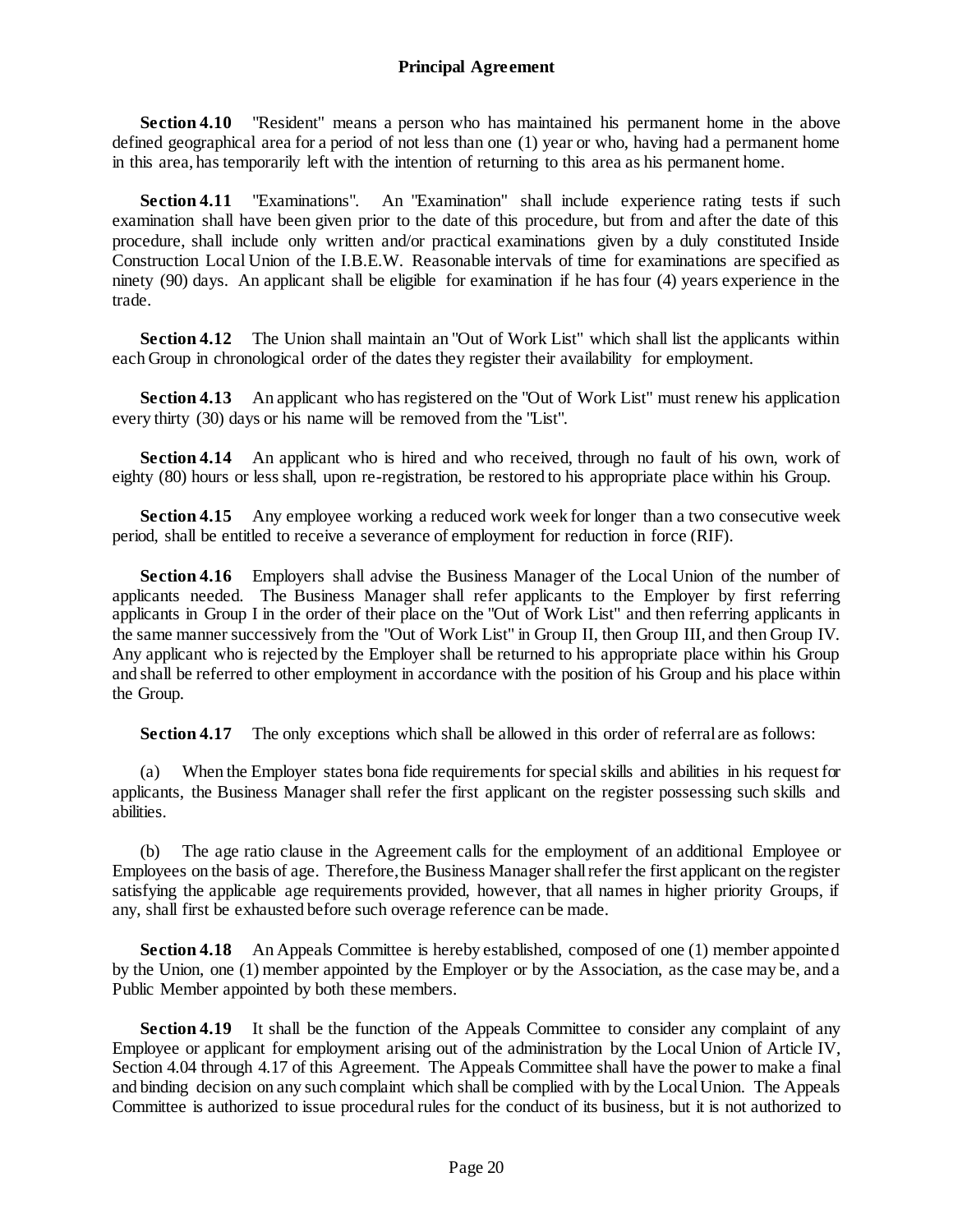add to, subtract from, or modify any of the provisions of this Agreement and its decision shall be in accord with this Agreement.

**Section 4.20** A representative of the Employer or of the Association, as the case may be, designated to the Union in writing, shall be permitted to inspect the Referral Procedure records at any time during normal business hours.

**Section 4.21** A copy of the Referral Procedure set forth in this Agreement shall be posted on the bulletin board in the offices of the Local Union and in the offices of the Employers who are parties to this Agreement.

**Section 4.22** Apprentices shall be hired and transferred in accordance with the apprenticeship provisions of the Agreement between the parties.

**Section 4.23** When making reductions in the number of Employees due to lack of work, Employers shall use the following procedures:

(a) Temporary Employees, if any are employed, shall be laid off first. Then Employees in Group IV shall be laid off next, if any are employed in this Group. Next to be laid off are Employees in Group III, if any are employed in this Group, then those in Group II, and those in Group I.

(b) Paragraph (a) will not apply as long as the special skills requirement as provided for in Article IV, Section 17 (a) is required.

(c) Supervisory Employees covered by the terms of this Agreement will be excluded from layoff as long as they remain in a supervisory capacity. When they are reduced to the status of Journeyman, they will be slotted in the appropriate Group in paragraph (a) above.

(d) Upon layoff or discharge of any employee, the employer shall fax or mail a copy of the severance notice to the Referral Office at:

> Local Union #134, IBEW Referral Office 600 West Washington Blvd. Chicago, IL 60661 Phone –  $(312)$  466-8300  $Fax - (312)$  466-8313

## **ARTICLE V Apprenticeship and Training**

<span id="page-24-1"></span><span id="page-24-0"></span>**Section 5.01** Apprentices shall be defined as persons having been registered as such and bound by agreement to an Employer as per the Apprenticeship Standards, which Standards have been adopted by the parties to this Agreement. Such apprentices shall work under the direct supervision of Journeymen Wiremen for the agreed period of training and shall receive in addition to instruction and training in this trade, compensation as provided for in Article III of this Agreement.

**Section 5.02** There shall be the Electrical Joint Apprenticeship and Training Committee consisting of five (5) members representing the Electrical Contractors' Association of City of Chicago and five (5) members representing Local No. 134. The committee shall make local standards in conformity with the National Apprenticeship and Training Standards for the Electrical Contracting Industry governing the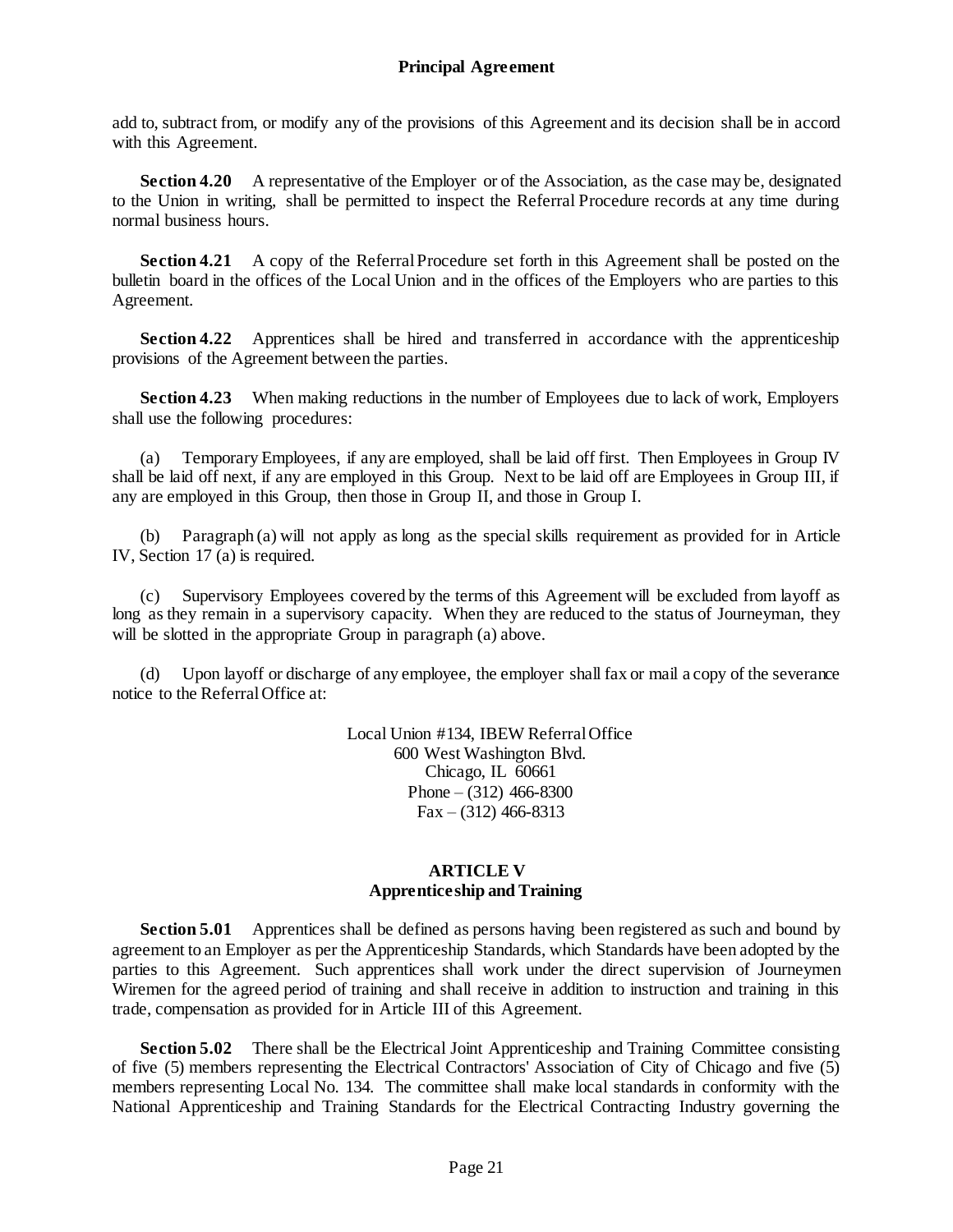selection, qualifications, education and training of all Apprentices. It shall also be responsible for training journeymen and others. These local standards will be promptly agreed upon by the parties to this Agreement and shall be registered with the National Joint Apprenticeship and Training Committee and the appropriate state or federal apprenticeship registration agency.

**Section 5.03** Members of the Electrical Joint Apprenticeship and Training Committee shall be selected by the party they represent. Their term of office shall be three (3) years unless removed by the party they represent. The term of one (1) Association and one (1) Union representative shall expire each year with successors to be determined in the same manner as the original appointments were made. A committee member may succeed himself.

**Section 5.04** The Committee shall select from its membership a chairman and a vice chairman, but not both from the same group, and a secretary, who shall retain voting privileges.

**Section 5.05** The Committee shall meet at least once a month and also when called by the chairman.

**Section 5.06** The Committee shall supervise all matters involving apprenticeship and training in conformity with the provisions of this Agreement and the registered local Apprenticeship Standards. In case of a deadlock, the matter in dispute shall be referred to the parties to this Agreement for settlement. Any proposed change in this Agreement pertaining to apprenticeship and training should first be considered by the Committee for its recommendation before being acted upon by the parties to this Agreement.

**Section 5.07** The Committee may establish or authorize a Joint Subcommittee to be similarly constituted and selected for authorized training programs other than apprentice training programs.

**Section 5.08** The Committee is hereby instructed and authorized to employ a full-time Training Director at such time as is possible and practical. The Committee shall delegate to the Director that responsibility and authority deemed necessary by the Committee.

**Section 5.09** In order to provide diversity of training or work opportunities, the Committee shall have the full authority to transfer apprentices from one job or Employer to another.

**Section 5.10** All apprentices shall enter the program through the JATC as provided for in the registered apprenticeship standards and selection procedures. An apprentice may have their indenture canceled by the JATC at any time prior to completion as stipulated in the registered standards. Time worked and accumulated in apprenticeship shall not be considered for local union referral purposes until the apprentice has satisfied all conditions of apprenticeship. Individuals terminated from apprenticeship shall not be assigned to any job in any classification, or participate in any related training, unless they are reinstated in apprenticeship as per the standards, or they qualify through means other than apprenticeship, at some time in the future, but no sooner than two years after their class has completed apprenticeship, and they have gained related knowledge and job skills to warrant such classification.

Section 5.11 There shall be a minimum of six periods of apprenticeship. The first two periods, consisting of one thousand On the Job Training hours each and satisfactory completion of the first year of related classroom training, shall constitute the probationary period. Successive periods will require the minimum hours of On the Job Training and an additional year of related classroom training. The six periods are as follows: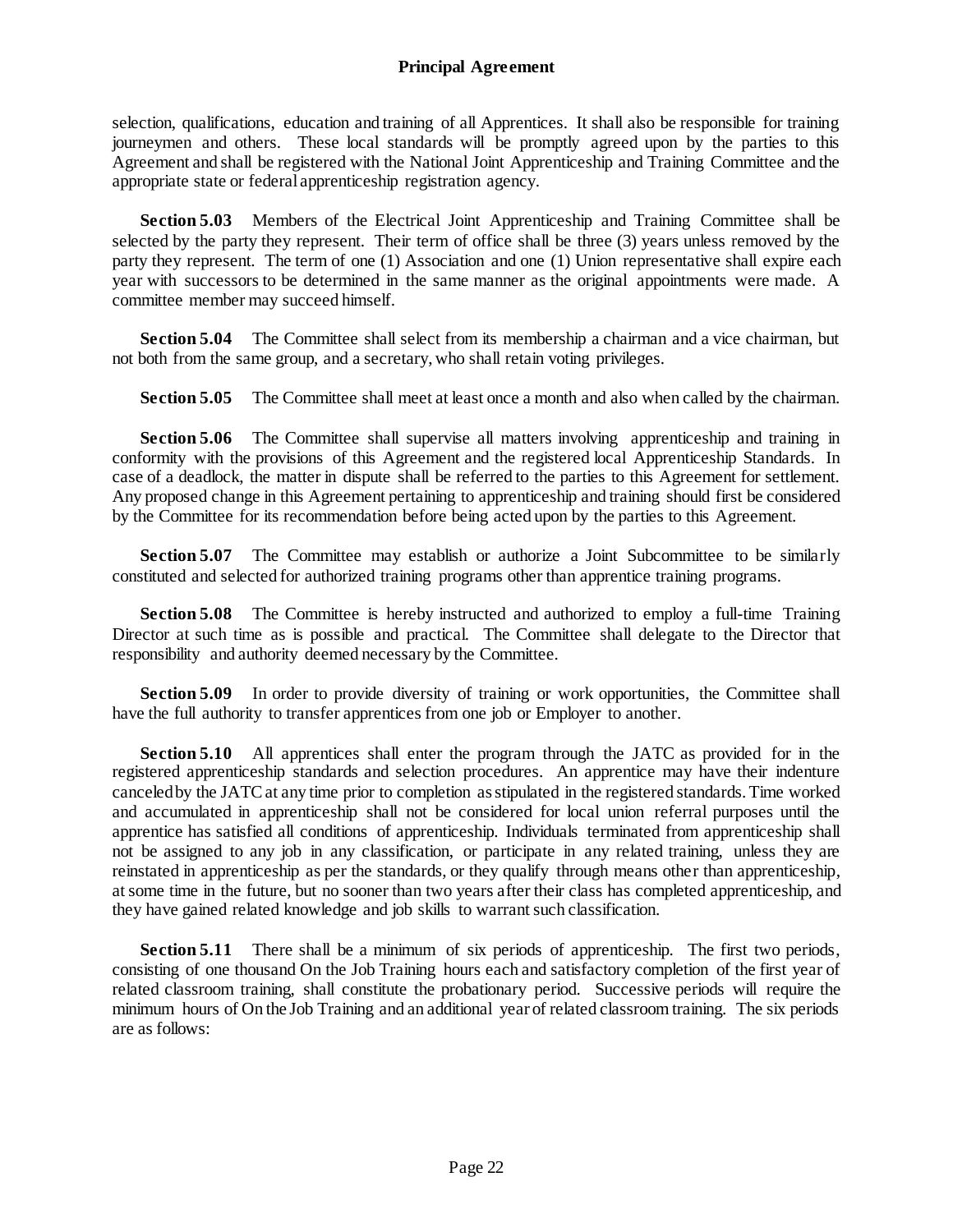| Period         | OJT Hours     | <b>Related Training</b>      |
|----------------|---------------|------------------------------|
| -1             | $0 - 1000$    | <b>Satisfactory Progress</b> |
| 2              | $1000 - 2000$ | 1st Year School Completed    |
| 3              | $2000 - 3500$ | 2nd Year School Completed    |
| $\overline{4}$ | $3500 - 5000$ | 3rd Year School Completed    |
| $\overline{5}$ | $5000 - 6500$ | 4th Year School Completed    |
| -6             | $6500 - 8000$ | 5th Year School Completed    |

**Section 5.12** The Committee is authorized to and shall indenture sufficient new apprentices to provide for the availability of a total number of apprentices in training area not to exceed a ratio of one apprentice to three Journeyman Wiremen who are normally employed under the terms of this Agreement.

An individual Employer shall employ only indentured apprentices secured from the Committee. No Employer is guaranteed any specific number of apprentices. The Committee will determine whether or not any individual Employer is entitled to an apprentice as well as the total number of apprentices to be assigned to that Employer.

The Committee shall allow each qualified Employer a ratio of one indentured apprentice to three Journeymen Wiremen when such apprentices are available. This ratio is to be interpreted to allow the following apprentice to Journeyman relation on any job or in any shop:

|                | Journeyman to | Apprentice  |    |                               |
|----------------|---------------|-------------|----|-------------------------------|
|                | Journeyman to | Apprentice  | to | First Year Apprentice *       |
| 2              | Journeymen to | Apprentice  | to | First Year Apprentice         |
| 3              | Journeymen to | Apprentice  | to | First Year Apprentice         |
| $\overline{4}$ | Journeymen to | Apprentices | to | First Year Apprentice         |
| $\overline{4}$ | Journeymen to | Apprentices | to | <b>First Year Apprentices</b> |
| etc.           |               |             |    |                               |

\* Denotes apprentice in his/her probationary period (1st or 2nd period.)

The first person on a job shall be a journeyman.

A first year apprentice, as used above, may be an indentured apprentice in his/her probationary period.

First year apprentices may perform all tasks assigned by a General Foreman, Foreman, and/or Journeyman; however, they shall not work on or near live voltage circuits or systems.

If unable to furnish a first year indentured apprentice in accordance with the allowable ratio, the JATC shall assign the next available apprentice.

If the supply of apprentices (3rd through 6th period) is exhausted, then first or second period apprentices may be used on a temporary basis to fulfill the apprentice ratio until successive period apprentices become available to replace them.

A program shall be instituted to assure the effectiveness of these ratios on a local level.

**Section 5.13** An apprentice shall be under the direct personal supervision of a Journeyman Wireman at all times. Journeymen are not required to constantly watch the apprentice but are to lay out the work required and permit the apprentice to perform the work on his/her own. Journeymen are permitted to leave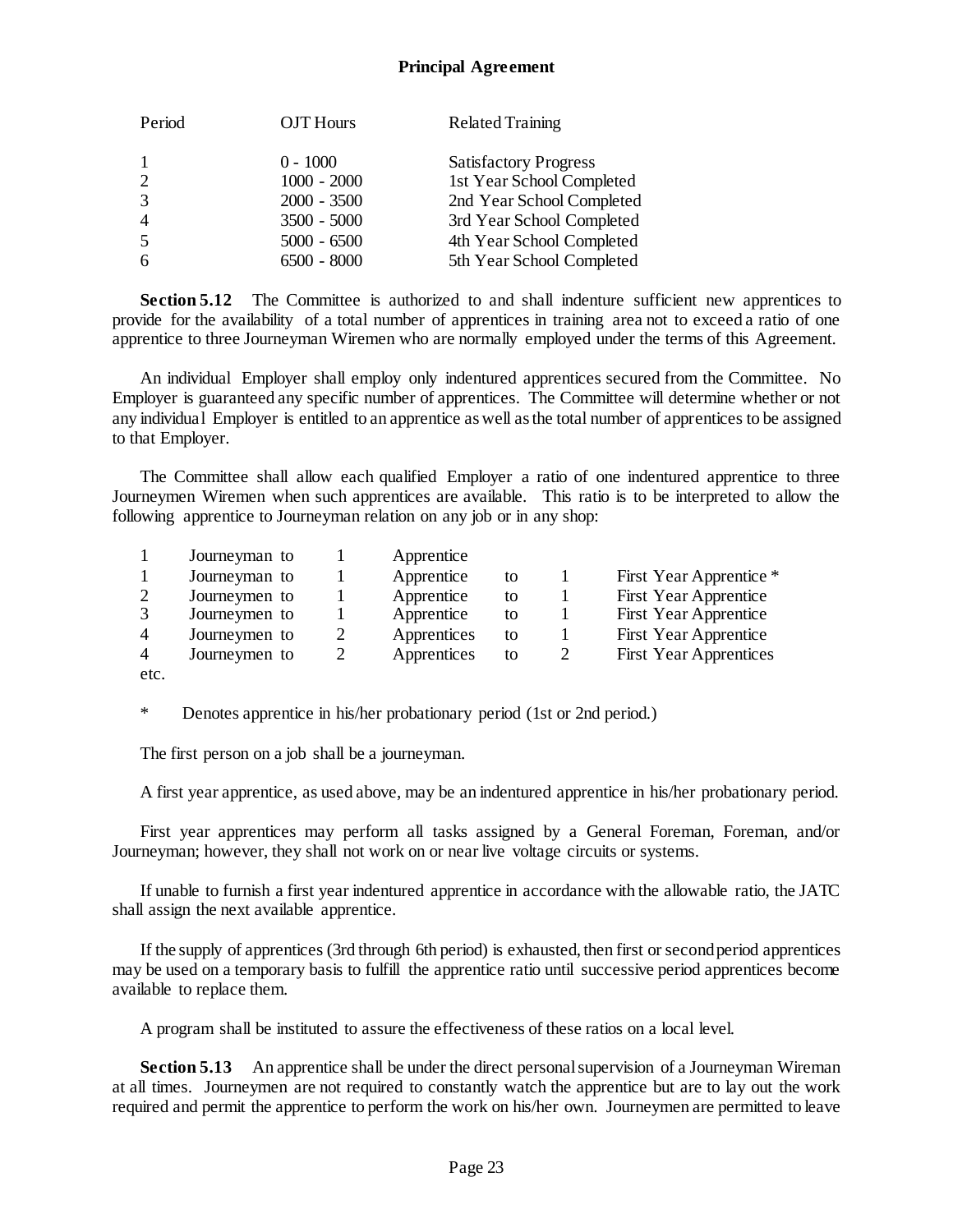the immediate work area without being accompanied by the apprentice. Only a sixth period apprentice shall be permitted to work alone on any job without supervision of a Journeyman Wireman.

**Section 5.14** The parties to this Agreement shall be bound by the Electrical Joint Apprenticeship and Training Trust Fund Agreement which conforms to Section 302 of the Labor-Management Relations Act of 1947, as amended, ERISA and other applicable regulations.

The trustees authorized under this Trust Agreement are hereby authorized to determine the reasonable value of any facilities, materials or services furnished by either party. All funds shall be disbursed in accordance with this Trust Agreement.

**Section 5.15** It is the understanding of the parties to this agreement that the funds contributed by signatory employers to the Electrical Joint Apprenticeship and Training Trust (EJATT) will not be used to train apprentices or journeypersons who will be employed by employers in the industry not signatory to a Collective Bargaining Agreement providing for contributions to the EJATT. Therefore, the EJATT Trustees shall adopt and implement a Scholarship Loan Agreement Program which will require apprentices and journeypersons employed by signatory employers to repay the cost of training either by service following training within the union sector of the industry or by actual repayment of the cost of training if the individual goes to work for a non-signatory employer in the Industry. The cost of training shall include the reasonable value of all EJATT and Electrical Joint Apprenticeship and Training Committee (EJATC) materials, facilities, and personnel utilized in training. If the EJATC does not implement the Scholarship Loan Agreement, the EJATC shall be prohibited from utilizing the EJATT materials and programs.

#### **ARTICLE VI National Electrical Benefit Fund**

<span id="page-27-1"></span><span id="page-27-0"></span>**Section 6.01** It is agreed that in accord with the Employees Benefit Agreement of the National Electrical Benefit Fund ("NEBF"), as entered into between the National Electrical Contractors Association and the International Brotherhood of Electrical Workers on September 3, 1946, as amended, and now delineated as the Restated Employees Benefit Agreement and Trust, that unless authorized otherwise by the NEBF, the individual Employer will forward monthly to the NEBF's designated local collection agent an amount equal to 3% of the gross monthly labor payroll paid to, or accrued by, the Employees in this bargaining unit, and a completed payroll report prescribed by the NEBF. The payment shall be made by check or draft and shall constitute a debt due and owing to the NEBF on the last day of each calendar month, which may be recovered by suit initiated by the NEBF or its assignee. The payment and the payroll report shall be mailed to reach the office of the appropriate local collection agent not later than fifteen (15) calendar days following the end of each calendar month.

The individual Employer hereby accepts, and agrees to be bound by, the Restated Employees Benefit Agreement and Trust.

**Section 6.02** An individual Employer who fails to remit as provided above shall be additionally subject to having this Agreement terminated upon seventy-two (72) hours' notice in writing being served by the Union, provided the individual Employer fails to show satisfactory proof that the required payments have been paid to the appropriate local collection agent.

**Section 6.03** The failure of an individual Employer to comply with the applicable provisions of the Restated Employees Benefit Agreement and Trust shall also constitute a breach of his labor Agreement.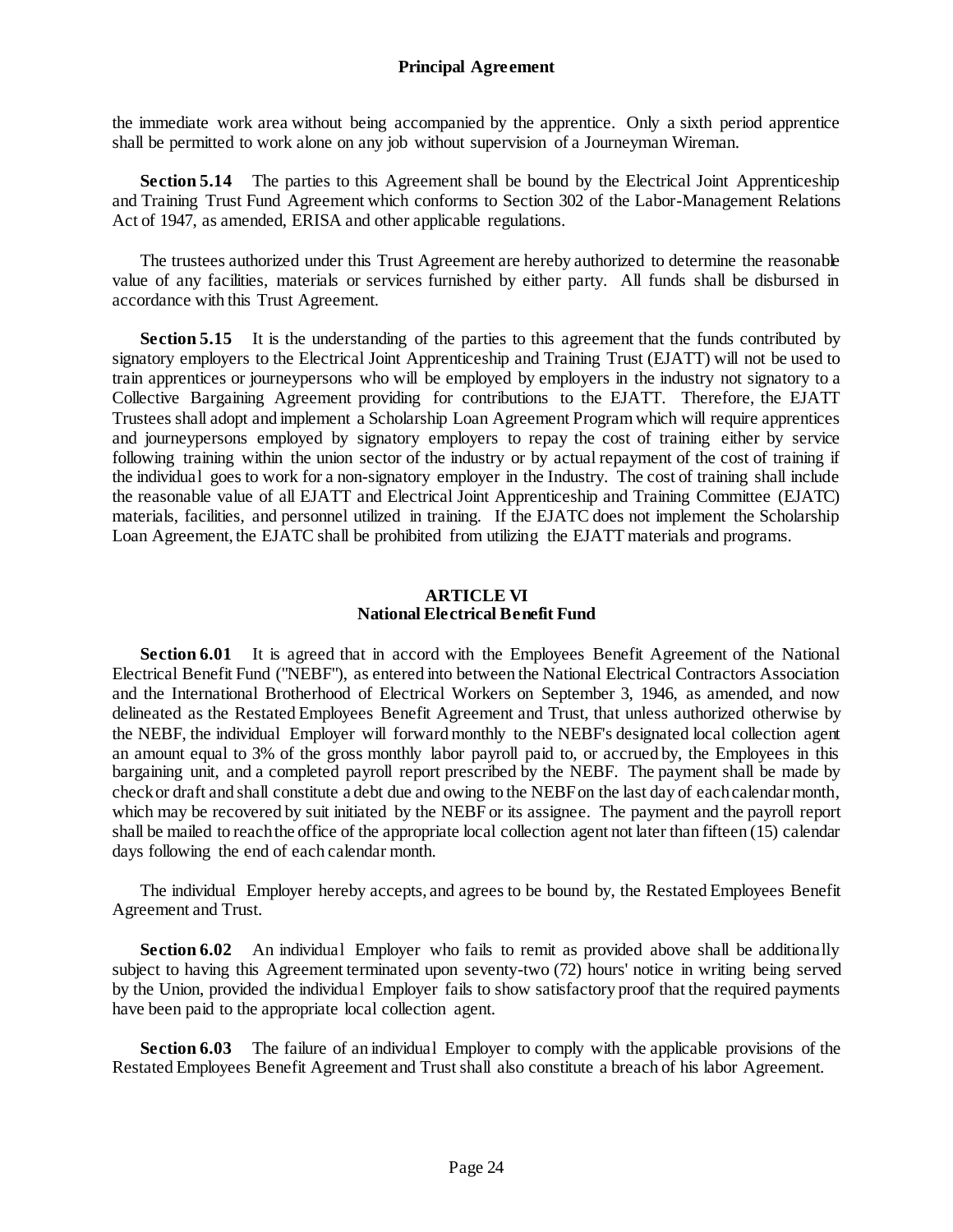## **ARTICLE VII Industry Fund**

<span id="page-28-1"></span><span id="page-28-0"></span>**Section 7.01** Each individual Employer shall contribute an amount not to exceed one percent (1%) nor less than .2 of 1% of the productive electrical payroll, as determined by each Local Chapter and approved by the Trustees, with the following exclusions:

1. Twenty-five percent (25%) of all productive electrical payroll in excess of 75,000 man-hours paid for electrical work in any one Chapter area during any one calendar year, but not exceeding 150,000 man-hours.

2. One Hundred percent (100%) of all productive electrical payroll in excess of 150,000 man-hours paid for electrical work in any one Chapter area during any one calendar year.

(Productive electrical payroll is defined as the total wages (including overtime) paid with respect to all hours worked by all classes of electrical labor for which a rate is established in the prevailing labor area where the business is transacted.)

Payment shall be forwarded monthly to the National Electrical Industry Fund in a form and manner prescribed by the Trustees no later than fifteen (15) calendar days following the last day of the month in which the labor was performed. Failure to do so will be considered a breach of this Agreement on the part of the individual Employer.

#### **ARTICLE VIII Labor Management Cooperation Committee of Chicago**

<span id="page-28-3"></span><span id="page-28-2"></span>**Section 8.01** The parties have agreed to establish a Labor Management Cooperation Committee of Chicago referred to as the LMCC Chicago beginning June 5, 1990. The Employer agrees to contribute an amount as allocated from the wage and fringe benefit package by the Electrical Joint Arbitration Board each year.

## **ARTICLE IX National Labor Management Cooperation Committee**

<span id="page-28-5"></span><span id="page-28-4"></span>**Section 9.01** The employer agrees to contribute an amount allocated from the wage and fringe benefit package by the Electrical Joint Arbitration Board each year for the National Labor Management Cooperation Committee.

#### **ARTICLE X Safety**

<span id="page-28-7"></span><span id="page-28-6"></span>**Section 10.01** Pursuant to the OSHA Safety and Health Standards for the Construction Industry, (29 CFR 1926/1910), §1926.20(b)(1) and §1926.21(b)(2), it shall be the responsibility of the employer to initiate and maintain such programs as may be necessary to instruct each employee in the recognition and avoidance of unsafe conditions and the regulations applicable to his work environment to control or eliminate any hazards or other exposure to illness or injury.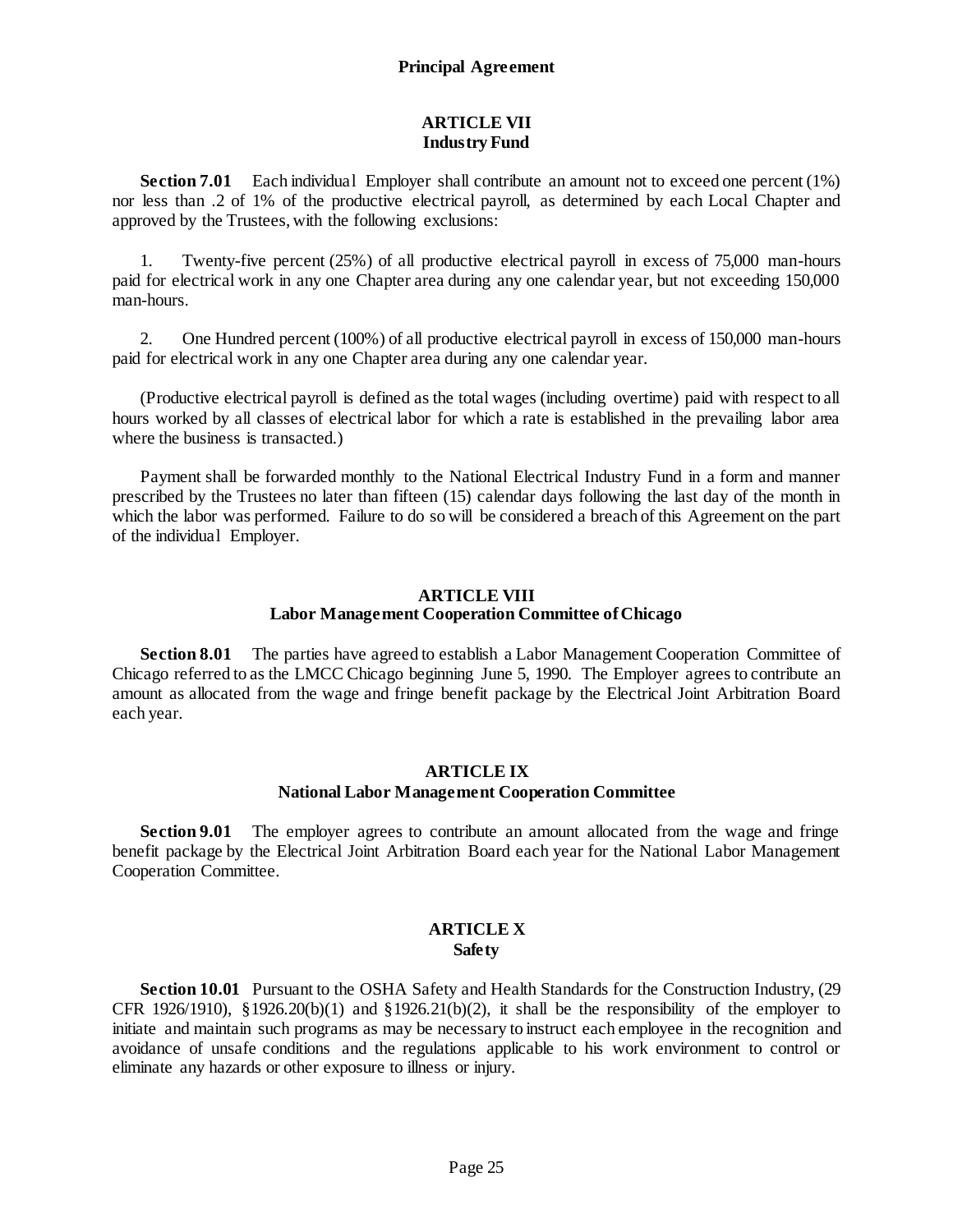**Section 10.02** The General Foreman or Foreman shall report to the Union and the Employer any accident which occurs upon the work over which he has direct supervision.

**Section 10.03** Whenever an accident occurs in which the employer is required to submit an accident investigation form to an insurance company, the employer shall send a copy of the report to:

> Joint Safety Committee c/o Local Union #134 IBEW 600 West Washington Blvd. Chicago, IL 60661

The Union agrees that these accident reports will be kept strictly confidential.

**Section 10.04** As a safety measure to life, two or more Journeymen Wiremen must be employed on energized conductors or equipment charged with 250 Volts or more. Journeymen shall be used in assisting a Journeyman Wireman while splicing cable. Cable Splicers shall not be used in assisting a Journeyman while Splicing cable. Cable Splicers shall not be required to work on wires or cables when the difference in potentials is over 200 Volts between any two (2) conductors or between any conductor or ground unless assisted by (1) Journeyman. In no case shall Cable Splicers be required to work on energized cables carrying in excess of 480 Volts.

**Section 10.05** Only certified Employees shall be permitted to use powder actuated tools.

**Section 10.06** There shall be a Joint Safety Committee consisting of three (3) members representing the Association and three (3) members representing the Union. The duties of this Committee shall be to develop and recommend safe work rules that are equal to or greater than the Standards of Construction as established by the Occupational Safety and Health Act of 1970, or other applicable Federal or State laws. Such rules, and the other safety rules provided in this Article, are minimum rules and not intended to imply the Union objects to the establishment and imposition by the Employers of additional or more stringent safety rules to protect the health and safety of the Employees.

It shall also be the function of this Committee to study these safe work rules and recommend their update to the parties of this Agreement for possible inclusion in this Agreement. This Committee shall meet at least once each quarter and also when called by the Chairman or when called by a majority of its current Committee members.

Members of the Joint Safety Committee shall be selected by the party they represent. Their term of office shall be three (3) years unless removed by the party they represent. The term of one (1) Employer and one (1) Union representative shall expire each year with successors to be determined in the same manner as the original appointments were made. A Committee member is eligible to succeed himself.

#### **ARTICLE XI Substance Abuse**

<span id="page-29-1"></span><span id="page-29-0"></span>**Section 11.01** The Electrical Joint Arbitration Board recognizes that the dangers and costs which alcohol and other chemical abuses can create in the electrical contracting industry as it relates to safety and productivity are significant. The Board resolves to combat chemical abuse in any form through the Electrical Industry Drug-Free Alliance program. The Board also agrees that to be effective, programs to eliminate substance impairment should contain a strong rehabilitation component. The parties recognize the employer's right to adopt and implement a drug and alcohol policy subject to all applicable laws and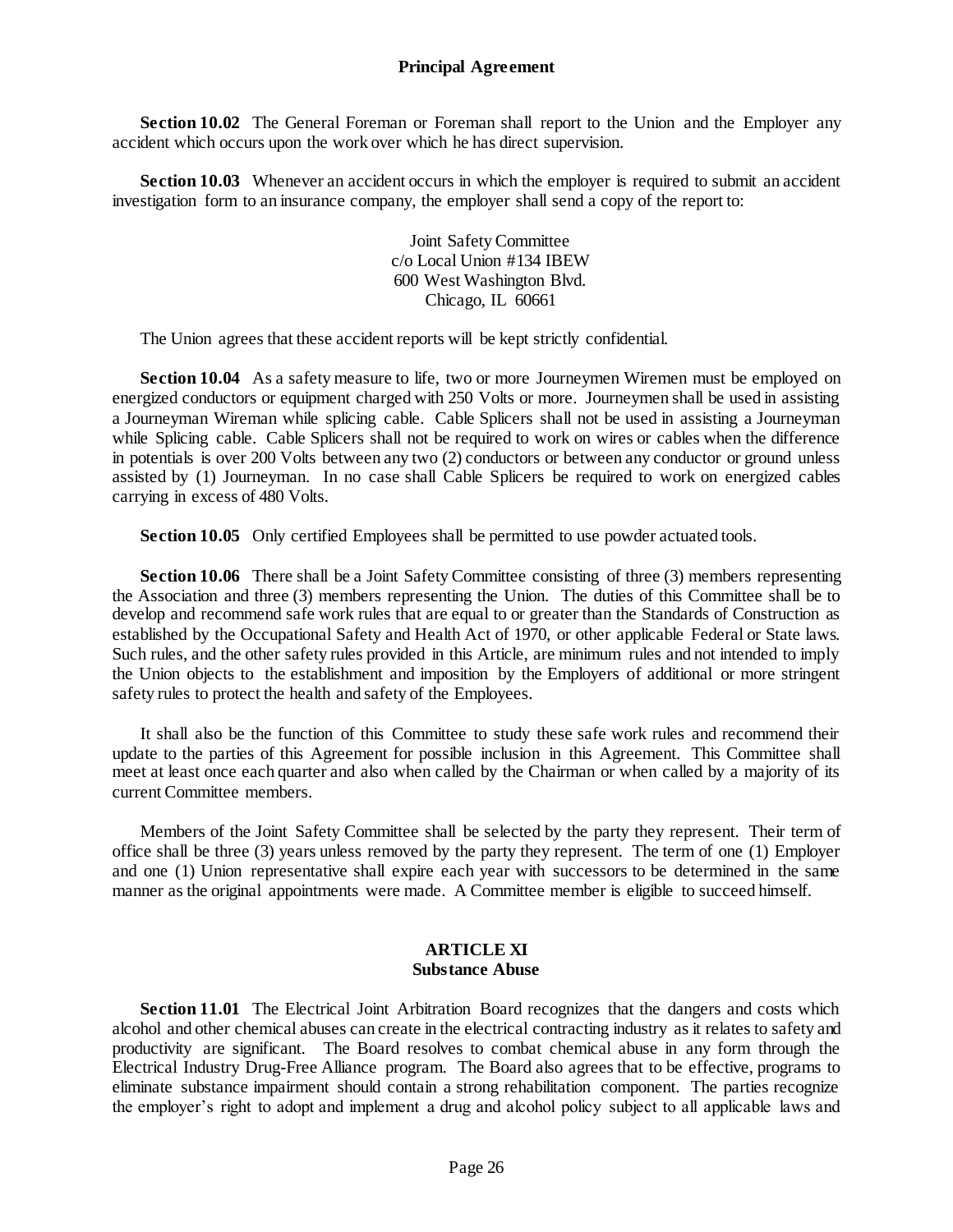regulations, procedural safeguards, scientific principles and legitimate interests of privacy and confidentiality. The Electrical Joint Arbitration Board reserves the right to change or modify any section of the drug testing policy and procedures. The Board also recognizes that funding for this program will be borne by the employers. When drug and alcohol testing is performed, all testing shall be conducted in accordance with the procedures outlined in the Electrical Industry Drug-Free Alliance policy.

## **ARTICLE XII Code of Excellence**

<span id="page-30-1"></span><span id="page-30-0"></span>**Section 12.01** The parties to this Agreement recognize that to meet the needs of our customers, both employer and employee must meet the highest levels of performance, professionalism, and productivity. The Code of Excellence has proven to be a vital element in meeting the customers' expectations. Therefore each IBEW local union and NECA chapter shall implement a Code of Excellence Program. The program shall include minimum standards as designed by the IBEW and NECA.

#### **ARTICLE XIII Separability Clause**

<span id="page-30-3"></span><span id="page-30-2"></span>**Section 13.01** Should any provision of this Agreement be declared illegal by any court of competent jurisdiction, such provisions shall immediately become null and void, leaving the remainder of the Agreement in full force and effect and the parties shall thereupon seek to negotiate substitute provisions which are in conformity with the applicable laws.

#### **ARTICLE XIV Jurisdictional Disputes - Joint Conference Board**

<span id="page-30-5"></span><span id="page-30-4"></span>**Section 14.01** A Joint Conference Board has been created by agreement between the Construction Employers' Association of Chicago and the Chicago and Cook County Building and Construction Trades Council of which the Association and Union are members for the purpose of resolving jurisdictional disputes which may arise involving other trade unions affiliated with the Chicago and Cook County Building and Construction Trades Council. It is hereby agreed by the parties that they will recognize the authority of said Joint Conference Board, as provided herein, and that its decision except as provided in Section 3 hereof shall be final and binding upon them.

**Section 14.02** Should a jurisdictional dispute arise between either party to this Agreement and some other body of Employers or Employees, which dispute the parties are unable to adjust or settle, said dispute shall immediately be referred to the Joint Conference Board. Should same not be so referred by either or both of the interested parties, the Joint Conference Board may, upon its own initiative, or at the request of others interested, take up such dispute and decide same, and its decision, except as provided in Article VI, Section 3 herein, shall be final and binding upon the parties hereto. Jurisdictional disputes between the Union and another Union affiliated with the Chicago and Cook County Building and Construction Trades Council shall be settled in the same manner described above. There shall be no abandonment of the work pending such settlement.

**Section 14.03** Decisions as to jurisdictional claims rendered by the Joint Conference Board shall be only for the specific job under consideration. Such decisions shall be subject to appeal under conditions determined by the Building and Construction Trades Department of the American Federation of Labor and Congress of Industrial Organizations for the determination of trade claims.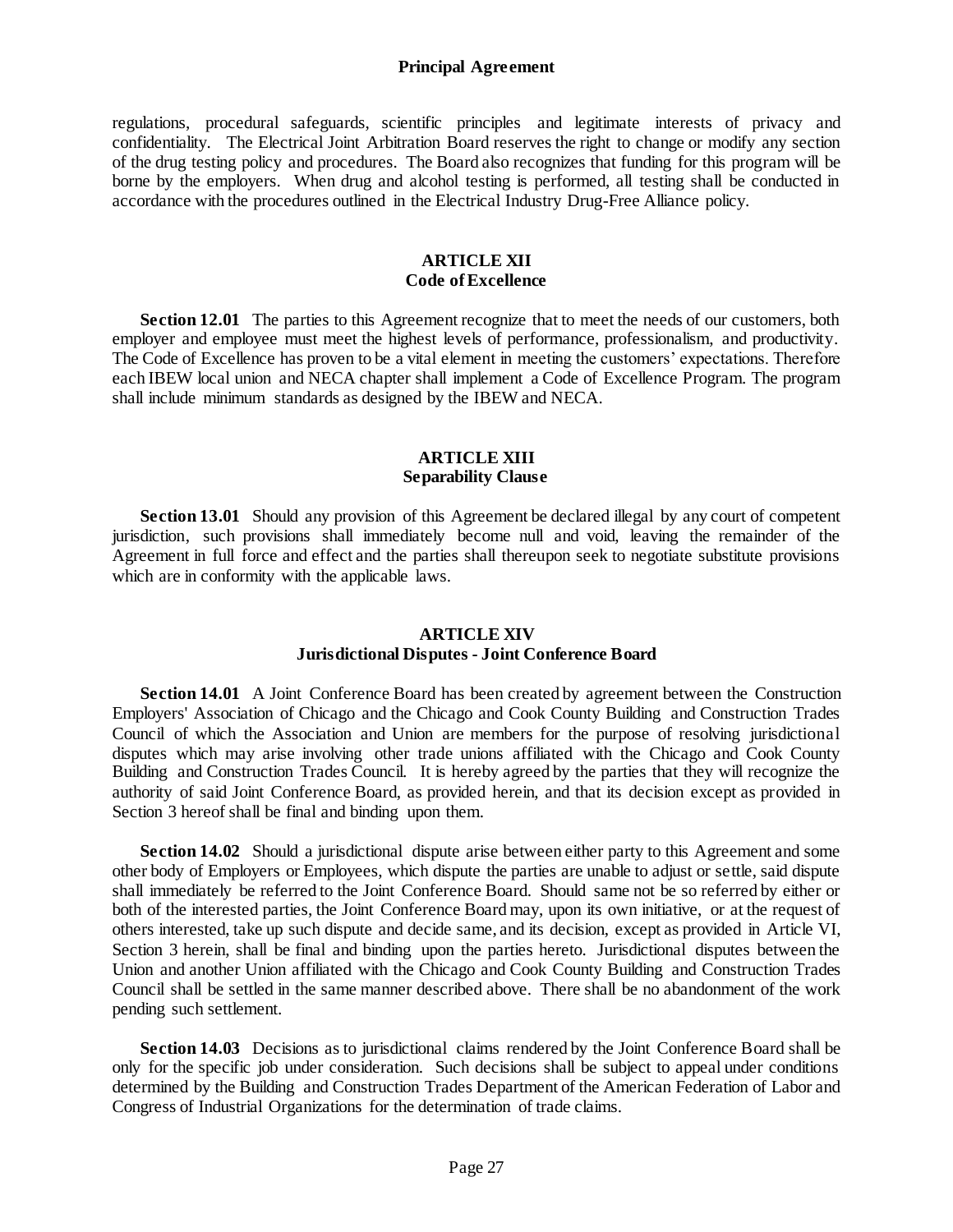#### **ARTICLE XV Non-Discrimination Clause**

<span id="page-31-1"></span><span id="page-31-0"></span>**Section 15.01** The Association and the Union agree and hereby reaffirm their commitment not to discriminate or permit discrimination against any Employee because of race, creed, color, sex or national origin, and further agree not to discriminate or permit discrimination because of age (as is prohibited by the Age Discrimination Act of 1967).

**Section 15.02** The parties agree that Employers shall fully comply with their obligations under the Uniformed Services Employment and Reemployment Rights Act of 1994, Public Law 103-353 (USERRA).

**Section 15.03** An Employer reemploying a person who enjoys veterans' rights under USERRA shall provide written notification to the Electrical Insurance Trustees within 30 days after the date of such reemployment. An Employer who fails to provide timely notification pursuant to this section shall be liable for all damages caused by such failure.

## **ARTICLE XVI Wage and Fringe Benefit Performance Bond**

<span id="page-31-3"></span><span id="page-31-2"></span>**Section 16.01** The Employer shall furnish two bonds, each with corporate surety, one to guarantee the payment of wages and working dues with the Union as "obligee" and the other to guarantee the payment of fringe benefit contributions with the Electrical Insurance Trustees as "obligee." The wage bond shall be on a standard form provided by the Union (an example is included in Appendix A of this Agreement); the fringe benefit bond shall be on a standard form provided by the Electrical Insurance Trustees (an example is included in Appendix B of this Agreement). The penal sum for contributions payable to the Electrical Insurance Trustees as obligee shall be Ten Thousand Dollars and 00/100 (\$10,000) for each covered Employee of the Employer for all fringe benefit contributions to the obligee and any liquidated damages assessed thereon. The wage bond shall provide for full payment of net wages and working dues to a maximum of four weeks of wages and working dues.

**Section 16.02** The Union is authorized to reject any wage bond it deems substandard. The Electrical Insurance Trustees are authorized to reject any fringe benefit bond they deem substandard.

**Section 16.03** Each bond shall further provide that it may not be terminated without thirty (30) days prior written notice to the Union, the Electrical Insurance Trustees and the Employer.

#### **ARTICLE XVII Wage and Fringe Benefit Checks - Delinquency Collection Policy**

<span id="page-31-5"></span><span id="page-31-4"></span>**Section 17.01** Employers who fail to have sufficient funds in the bank to cover checks issued to Employees for wages and checks issued to the Electrical Insurance Trustees for contributions will be penalized by the Electrical Joint Arbitration Board.

(a) Due Date. An Employer's contribution and payroll report are due on the fifteenth day of the month ("Due Date") following the month in which work was performed. Payroll reports and contributions must be sent to one of the following addresses: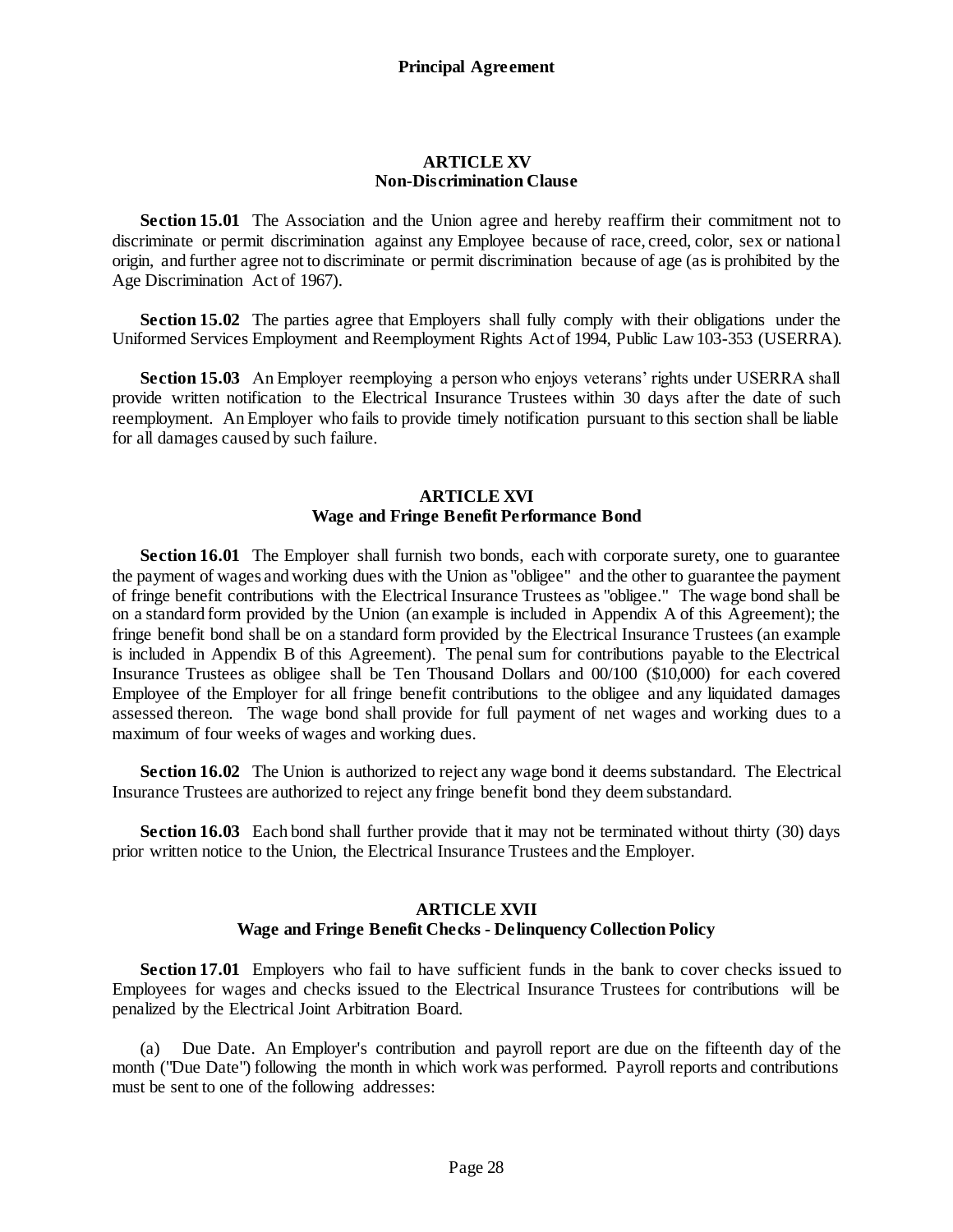Electrical Insurance Trustees The Northern Trust Company 75 Remittance Drive, Suite 1615 350 North Orleans Street Chicago, IL 60675-1615 Receipt & Dispatch

Via United States Postal Service: Via Courier (everything except U.S.P.S.):

8th Floor Chicago, IL 60654

Attention: Electrical Insurance Trustees Suite 1615

(b) Delinquent Defined. If a contribution and payroll report are not received by the Due Date, they are delinquent. If the Due Date is a Saturday, Sunday or holiday, the contribution and payroll report must be received by the next business day. Contributions are not received until they are received at one of the above addresses. The postmark date on an envelope is not the receipt date. If only a part of the amount due is paid, the shortage is delinquent.

(c) Additional Charge for Delinquency. Failure to pay the contribution by the Due Date will result in liquidated damages of one percent  $(1\%)$ , multiplied by the total amount due for each day late, up to ten percent (10%).

(d) Past Due Date and Amount. If an Employer's delinquent payment is not received by the last day of the month ("Past Due Date") following the month in which work was performed, the Trustees will assess additional liquidated damages and interest as follows:

(1) Liquidated damages at the rate described in item (c) above, plus an additional five percent (5%) of the delinquent amount. If the delinquent payment is not received by the last day of the month following the Past Due Date, another five percent (5%) in liquidated damages will be assessed.

(2) Interest at the rate of one percent (1%) will be assessed for each month, or a part thereof, that a payment is late.

As soon as reasonably possible following the Past Due Date, the Trust office will notify the delinquent Employer that failure to pay the amount due will result in liability for additional liquidated damages, interest, attorneys' fees and costs, and jeopardizes coverage and eligibility for its Employees.

(e) Claim on Bond and notice to EJAB. If an Employer is delinquent in the amount of \$25,000 or more, the Trust office will promptly file a claim on the Employer's Fringe Benefit Bond and send a notice to the Electrical Joint Arbitration Board. If an Employer's delinquent payment is not received by the last day of the month following the Past Due Date, regardless of the amount of the delinquency, the Trust office will send a notice to the Employer's surety and to the Electrical Joint Arbitration Board.

(f) Payment Required and Suspension of Coverage.

(1) Hours for which an Employer is delinquent do not count in determining eligibility under the Insurance Trust.

(2) If an Employer remains delinquent fifteen (15) days after the Past Due Date, the Trust office will promptly send a notice to (a) the Employer for distribution to Employees, (b) affected Employees at their last address in the Insurance Trust records and (c) Local Union No. 134, which explains that coverage under the Insurance Trust will be suspended if the delinquent contributions are not paid by the last day of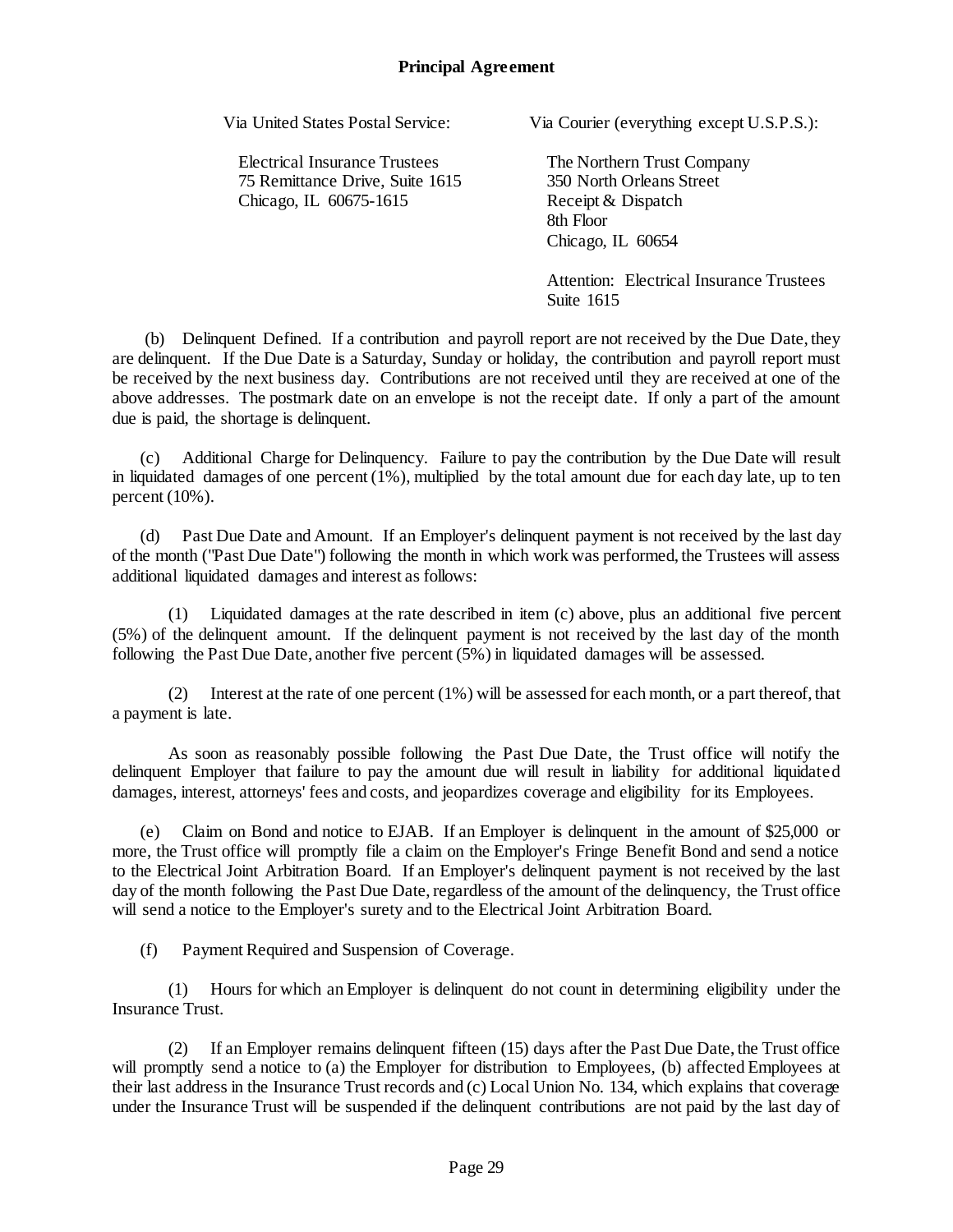the month following the Past Due Date. If the Trust office has no address for an Employee, the notice to the Union and his Employer will substitute for notice to the Employee. The Employer must post the notice at the location for other Employee notices. Failure to pay the delinquent amount in full by the last day of the month following the Past Due Date will result in a suspension of coverage and eligibility under the Insurance Trust for claims incurred after the last day of the month following the Past Due Date, and the suspension will continue until eligibility and coverage are reinstated by the Trustees.

(3) It is the intent of the Parties that an Employee should not continue to work for an Employer who is delinquent in making contributions to the Electrical Insurance Trustees and that while an Employee remains employed by a delinquent Employer, to the extent permitted by law, the Employee will not receive health and welfare benefits. If they deem it prudent, the Trustees may defer suspension of coverage and eligibility as otherwise required by this Agreement while pursuing other means of curing the delinquency, including in the case of a bankrupt Employer an application to the bankruptcy court for any relief to which the Trustees may be entitled.

(4) Suspension of coverage does not relieve the Employer of its obligation to pay contributions.

(g) Referral to Legal Counsel. The Fund Administrator will refer any delinquency which remains unpaid 90 days after the Due Date and which is more than \$5,000 to Fund Counsel for legal action. Notice of the referral will be provided to the Chicago and Cook County Chapter, N.E.C.A., the Local 134 Business Manager and affected Employees. If Fund Counsel files suit to collect the delinquency, the Employer is liable for the amount of the contributions, liquidated damages, interest, and all costs of recovery, including but not limited to attorneys' fees and court costs.

(h) Deposit. If an Employer fails to make the full monthly contribution by the Due Date three (3) times in any twelve (12) month period, the Trustees will require the Employer to post a cash deposit which is the lesser (a) of three (3) months of estimated contributions, based on the Employer's last twelve (12) payroll reports, or (b) the amount on the following schedule:

| Number of Employees | Deposit Required |
|---------------------|------------------|
| $1 - 5$             | \$10,000         |
| $6 - 10$            | \$20,000         |
| $11 - 20$           | \$40,000         |
| $21 - 50$           | \$100,000        |
| $51 - 75$           | \$150,000        |
| Over 75             | \$150,000        |

plus an additional amount determined by this schedule for increments of Employees beyond Seventyfive (75).

The term of the deposit is for a period of one (1) year.

The deposit will only be used to guarantee contributions and related liquidated damages, interest and costs of collection, and shall be in addition to other security hereunder.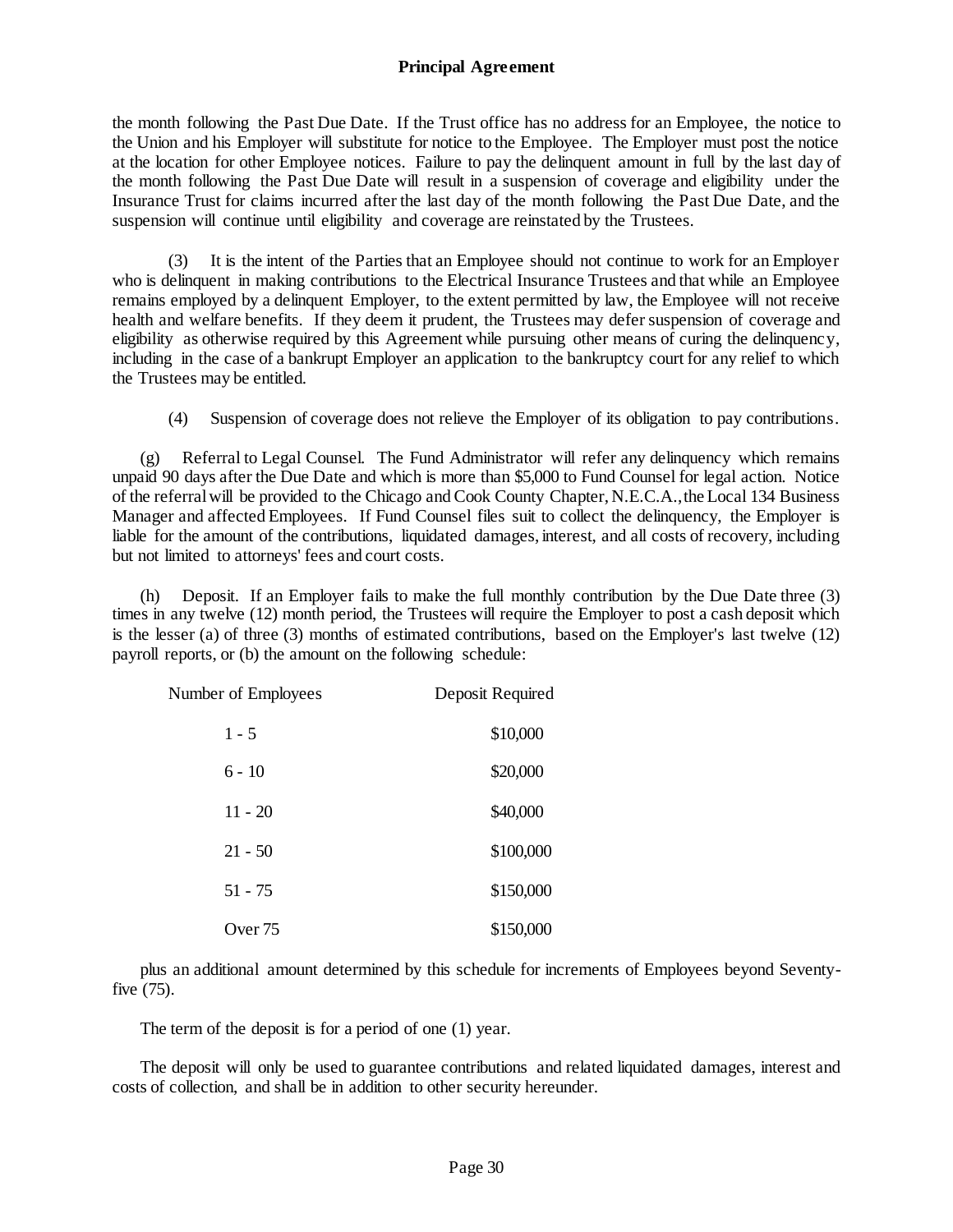The term of the deposit will automatically renew if the Employer is again delinquent during the year the deposit is required to be maintained.

(i) The following will also be processed as delinquencies:

(1) Liquidated Damages. Assessments for liquidated damages must be paid by the last day of the month in which assessed. If assessed liquidated damages are not paid by the last day of the month in which assessed, they will be treated the same as delinquent contributions except that liquidated damages will not be assessed for the late payment of liquidated damages.

(2) If a check for contributions is dishonored for any reason, the contributions will be treated as unpaid. In addition to their remedies hereunder, the Trustees may pursue any other remedies they may have against the Employer or any other person under any applicable law.

(3) Any amounts assessed by the Trust office pursuant to any rule adopted by the Trustees, including but not limited to any assessment for failure to permit a payroll audit, will be treated the same as delinquent contributions, and must be paid by the end of the month in which assessed.

(j) Controversies and Disputes. In any controversy, claim, demand, suit at law or other proceeding between an Employer or any other person and the Trustees, the Trustees are entitled to rely upon any facts appearing in the records of the Trustees, certified by the Union or an Employer, any facts which are of public record, and any other evidence pertinent to the issue involved.

The Trustees have discretionary authority to determine all questions and controversies relating to the Trust, including the construction of any rules or regulations adopted by the Trustees. The decision of the Trustees is binding upon all persons dealing with the Trustees. If a determination of the Trustees is subject to review by a court or other authorized person or body, the decision by the Trustees must be sustained unless it is determined that the Trustees acted in an arbitrary and capricious manner.

(k) Payroll Audit. The Trustees are authorized to conduct payroll audits of Employers from time to time as the Trustees deem desirable. If an Employer fails to schedule an audit for a date within 30 days of the Trustees' notice of audit or if an Employer refuses to schedule an audit, the Trustees shall immediately assess the Employer \$1,000. The Trustees shall assess the Employer an additional \$2,000 if the audit is not scheduled by the end of the following month. Thereafter, the Trustees shall assess the employer \$3,000 per month until the Employer complies. If an audit discloses an underpayment, liquidated damages of fifteen percent (15%), multiplied by the amount of the underpayment, will be assessed. If the underpayment and liquidated damages are not paid by the last day of the month following at least fifteen (15) days notice by the Trust office, the same rules above that apply to delinquent contributions will apply except that the total liquidated damages will not exceed twenty percent (20%) of the underpayment. If the audit discloses an underpayment of three percent (3%) or more of the total contributions due for the audit period, the cost of the audit (deemed to be \$750) will be paid by the Employer. If Fund Counsel files suit to collect an underpayment or to enforce the Trustees' right to conduct an audit, the Employer will be liable for any attorneys' fees and costs incurred by the Trustees in addition to any underpayment, liquidated damages and interest.

Section 17.02 The failure of an Employer to comply with the above provisions is a breach of this Agreement.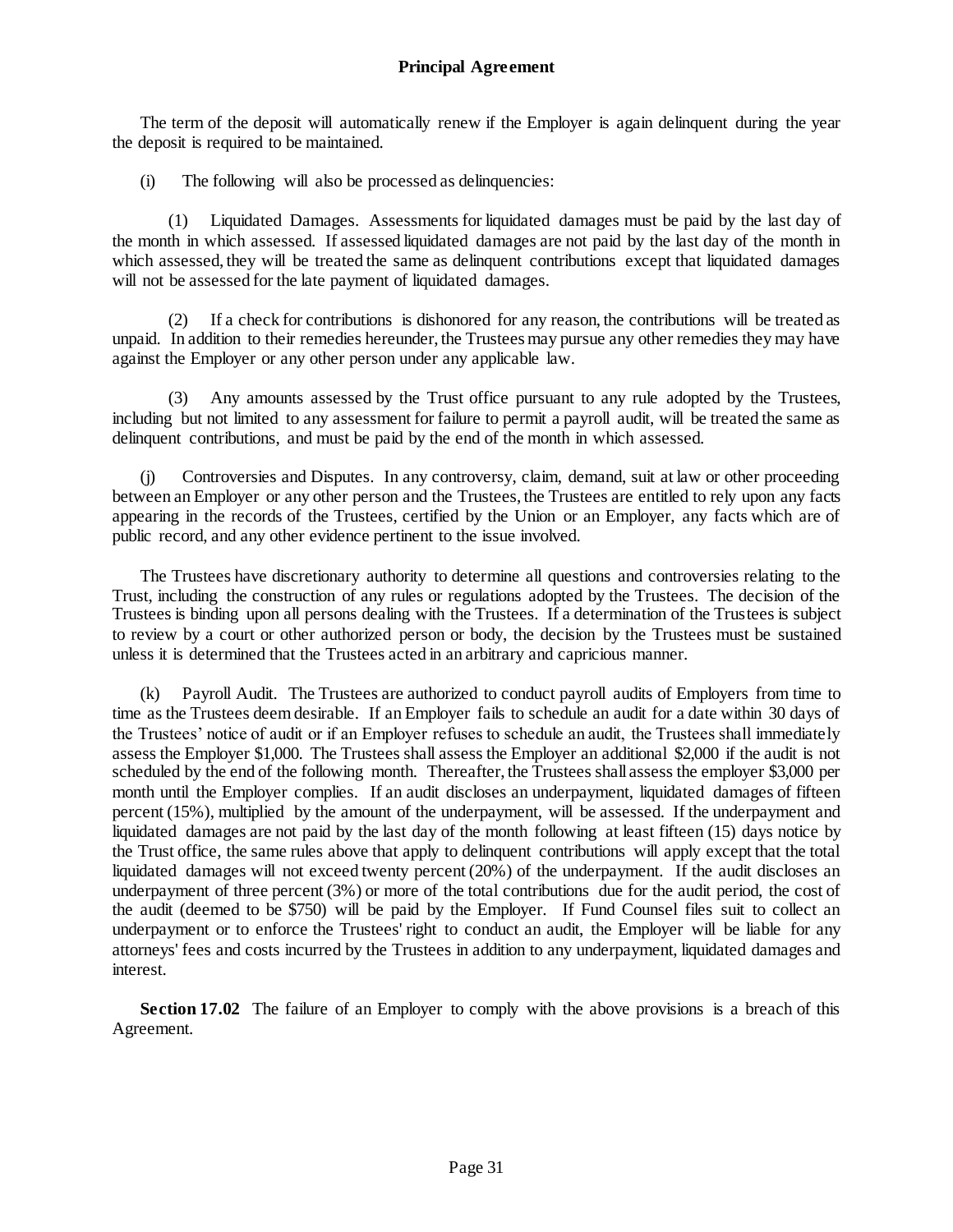<span id="page-35-0"></span>WITNESS: The hands and seal of the Parties hereto this 5<sup>th</sup> day of June 2017.

Electrical Contractors' Association Local Union #134<br>of City of Chicago International Broth

Eric F. Nixon Don Finn<br>President Business

International Brotherhood of Electrical Workers

Business Manager, Financial Secretary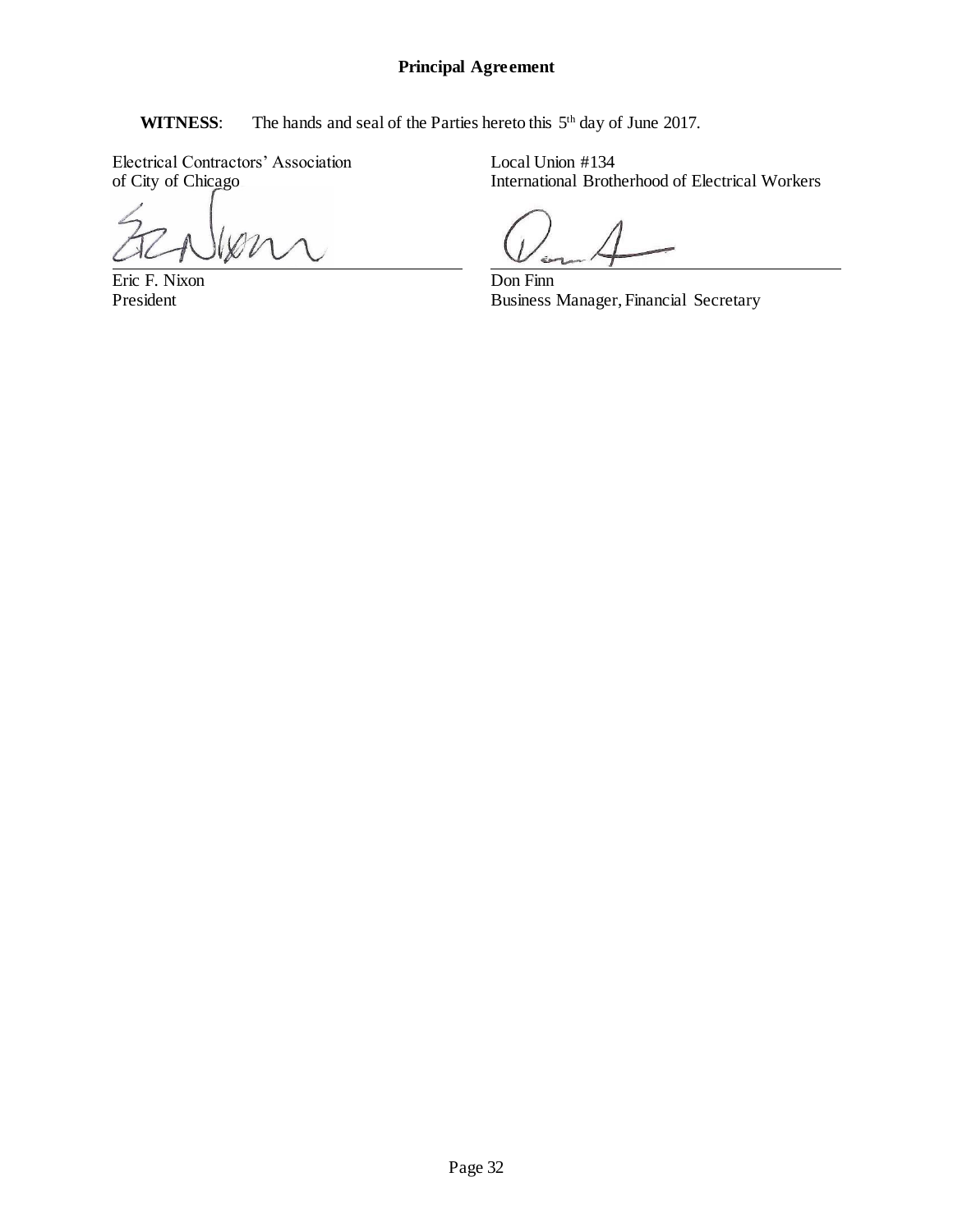## **Employer's Wage Bond**

<span id="page-36-0"></span>KNOW ALL MEN BY THESE PRESENTS, that we

(name of employer)

herein called the "Principal"

 (indicate corporation, partnership, or sole proprietorship)

and\_\_\_\_\_\_\_\_\_\_\_\_\_\_\_\_\_\_\_\_\_\_\_\_\_\_, a surety licensed to transact business in Illinois, herein called the "Surety", are hereby bound unto **Local Number 134, International Brotherhood of Electrical Workers**, as Obligee, in the penal sum of four weeks of net wages and Local Union working dues for each employee, for the payment of which each of the undersigned herby binds itself, its successors and assigns.

WHEREAS, the Principal is employing employees represented by the Obligee for the purpose of performing certain electrical work in the territory within the jurisdiction of the Obligee as defined in the collective bargaining agreement known as the Principal Agreement,

**NOW THEREFORE**; the conditions of this bond are such that if the Principal shall meet its obligations to pay in full all wages for all employees working pursuant to the provisions of the Principal Agreement who are employed by the Principal, then this obligation for such wages shall be void, otherwise to remain in full force and effect. This obligation is joint and several.

**NOW THEREFORE**; the conditions of this bond are such that if the Principal shall meet its obligations to pay in full all Local Union working dues pursuant to the provisions of the Principal Agreement, then this obligation for such working dues shall be void, otherwise to remain in full force and effect. This obligation is joint and several.

This bond may be cancelled by the Surety 30 days after receipt by the Obligee of the Surety's written notice of cancellation sent by registered or certified mail, return receipt required.

| This bond is signed on |               |  |
|------------------------|---------------|--|
| <b>Principal</b>       | <b>Surety</b> |  |
| By:                    | Rw.           |  |

*A Power of Attorney and notarial acknowledgement must be submitted with this bond.*

PLEASE NOTE THAT THIS WAGE BOND INCLUDES VACATION AND WORKING DUES. **\_\_\_\_\_\_\_\_\_\_\_\_\_\_\_\_\_\_\_\_\_\_\_\_\_\_\_\_\_\_\_\_\_\_\_\_\_\_\_\_\_\_\_\_\_\_\_\_\_\_\_\_\_\_\_\_\_\_\_\_\_\_\_\_\_\_**

**CONSTRUCTION** Revised 09/2018